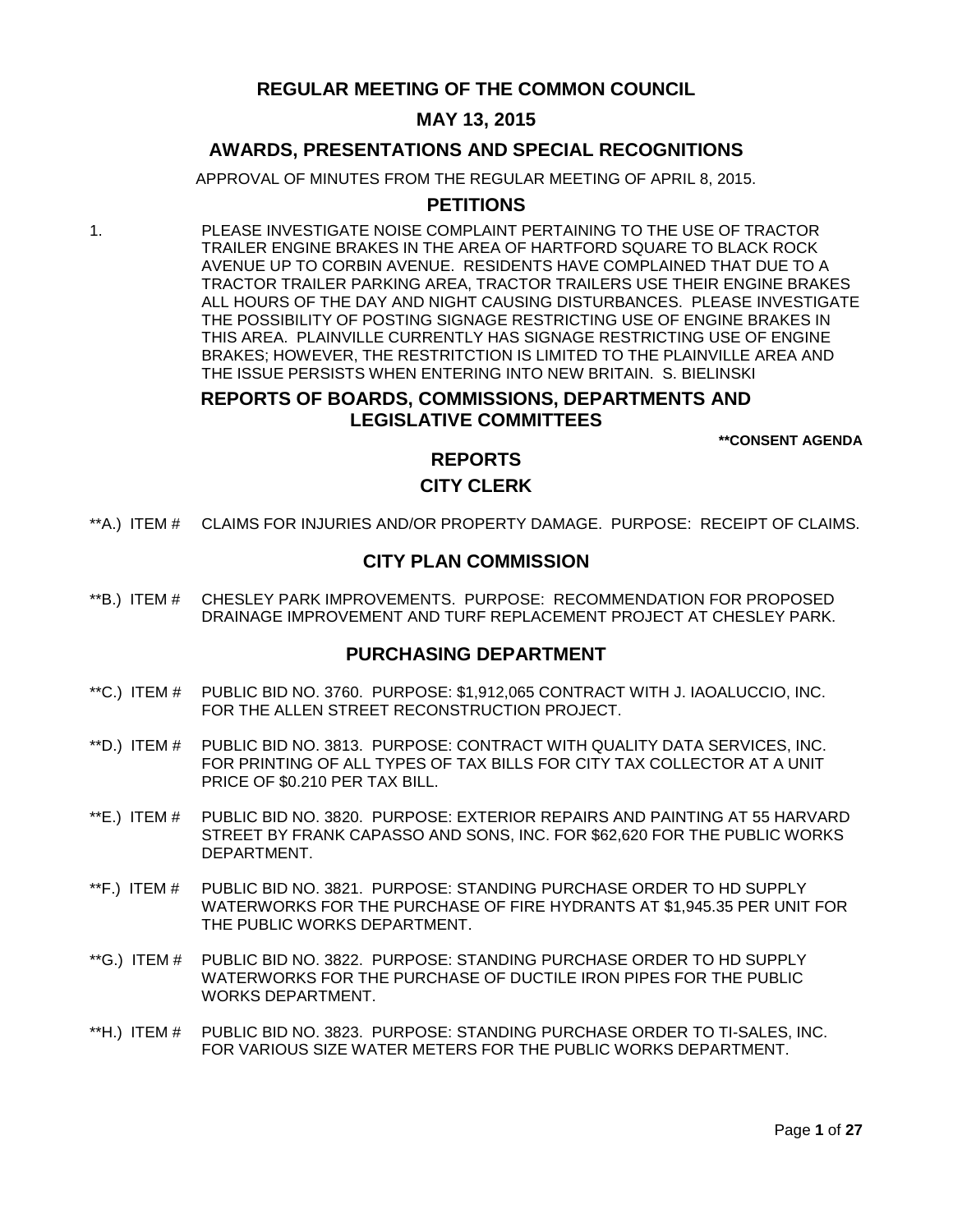- \*\*I.) ITEM # [PUBLIC BID NO. 3824. PURPOSE: STANDING PURCHASE ORDER TO HD SUPPLY](#page-8-0)  [WATERWORKS AND UNITED CONCRETE PRODUCTS FOR HIGHWAY CASTINGS FOR](#page-8-0)  [THE PUBLIC WORKS DEPARTMENT.](#page-8-0)
- \*\*J.) ITEM # [PUBLIC BID NO. 3826. PURPOSE: WATER FILTRATION PLANT CHEMICALS AND GASES](#page-9-0)  [FOR THE PUBLIC WORKS DEPARTMENT.](#page-9-0)
- \*\*K.) ITEM # [PUBLIC BID NO. 3827. PURPOSE: STANDING PURCHASE ORDER TO HD SUPPLY](#page-9-1)  [WATERWORKS FOR RESILIENT WEDGES AND BUTTERFLY WATER VALVES FOR THE](#page-9-1)  [PUBLIC WORKS DEPARTMENT.](#page-9-1)
- \*\*L.) ITEM # [PUBLIC BID NO. 3828. PURPOSE: STANDING PURCHASE ORDER TO UWS, INC. FOR](#page-10-0)  [THE TESTING AND CALIBRATION OF LARGE WATER METERS AT A PRICE OF \\$150.00](#page-10-0)  [PER METER FOR THE PUBLIC WORKS DEPARTMENT.](#page-10-0)
- \*\*M.) ITEM # [PUBLIC BID NO. 3839. PURPOSE: FRAME AND BODY REPAIRS TO PUBLIC WORKS](#page-11-0)  [DEPARTMENT DUMP TRUCK BY DATTCO FOR \\$11,420.](#page-11-0)
- \*\*N.) ITEM # PUBLIC BID [NO. S168. PURPOSE: SALE OF SURPLUS BULLDOZER TO SCHILTZ CORP.](#page-11-1)  [FOR \\$45,000 AND SURPLUS COMPACTOR TO JVIII CONSTRUCTION FOR \\$5,678.90.](#page-11-1)
- \*\*O.) ITEM # SOLE [SOURCE PURCHASING. PURPOSE: NEW HANDICAPPED ACCESSIBLE EXERCISE](#page-12-0)  [EQUIPMENT FROM ACCESS TR FOR \\$12,000 FOR THE RECREATION AND COMMUNITY](#page-12-0)  [SERVICES DEPARTMENT.](#page-12-0)

# **DEPARTMENT OF HEALTH AND BUILDING SERVICES**

\*\*P.) ITEM # [RESPONSE TO PETITION 33069. PURPOSE: INQUIRY INTO POTENTIAL TERMINATION](#page-13-0)  [OF THE CHILD CARE CLINIC SERVICES AT THE HOSPITAL OF CENTRAL CONNECTICUT.](#page-13-0)

# **REPORTS RETURNED FROM COMMITTEE**

# **COMMITTEE ON ADMINISTRATION, FINANCE AND LAW**

- \*\*Q.) 33052 [RECOMMENDATION FOR RESOLUTION 33052. PURPOSE: REVISION TO THE MERIT](#page-13-1)  [RULES.](#page-13-1)
- \*\*R.) 33067 [RECOMMENDATION FOR RESOLUTION 33067. PURPOSE: AMEND CODE OF](#page-14-0)  [ORDINANCES TO CHANGEE FEE EXCEPTIONS FOR COPYING AND SCANNING OF](#page-14-0)  [PUBLIC RECORDS AND TO INCLUDE A DEFINITION OF INDEGENT.](#page-14-0)

# **STANDING CLAIMS SUBCOMMITTEE**

- \*\*S.) ITEM # [CLAIMS SUBCOMMITTEE. PURPOSE: SETTLEMENT OF CLAIMS.](#page-14-1)  **RESOLUTIONS RETURNED FROM COMMITTEE**
- 1.) ITEM # [RECOMMENDATION FOR RESOLUTION 33052. PURPOSE: REVISION TO THE MERIT](#page-14-2)  [RULES. S. BIELINSKI](#page-14-2)
- 2.) ITEM # [PROPOSED AMENDMENT TO THE CODE OF ORDINANCES. PURPOSE: AMEND FEE](#page-15-0)  [REQUIREMENT EXCEPTIONS FOR COPYING AND SCANNING OF PUBLIC RECORDS](#page-15-0)  [AND TO INCLUDE A DEFINITION OF INDIGENT. D. NAPLES, D. DEFRONZO](#page-15-0)

# **NEW RESOLUTIONS**

3.) ITEM # [SOLE SOURCE AUTHORIZATION. PURPOSE: CONTRACT WITH KT INTERNATIONAL,](#page-20-0)  [INC. NOT TO EXCEED \\$22,000 FOR TECHNICAL ASSISTANCE FOR THE CONVERSION](#page-20-0)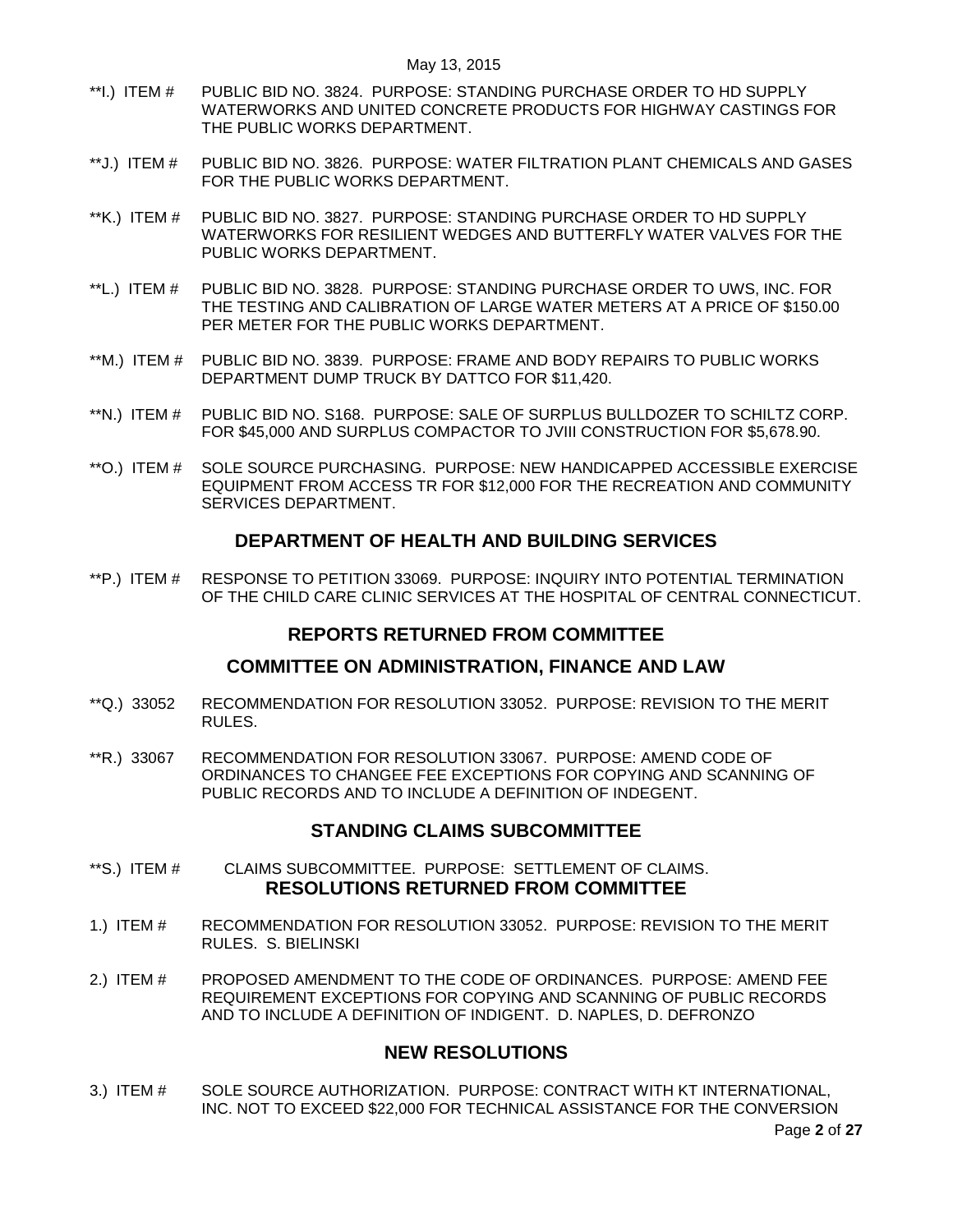[AND ARCHIVING OF THE POLICE RECORD SYSTEM AND THE PUBLIC SAFETY](#page-20-0)  [COMPUTER ASSISTED DISPATCH SYSTEM. S. BEILINSKI](#page-20-0)

- 4.) ITEM # [SOLE SOURCE PROCUREMENT. PURPOSE: CONTRACT WITH THE CAPITOL REGION](#page-21-0)  [COUNCIL OF GOVERNMENTS FOR ANNUAL MAINTENANCE OF THE HEARTBEAT](#page-21-0)  [SYSTEM NOT TO EXCEED \\$25,500. S. BIELINSKI](#page-21-0)
- 5.) ITEM # [BUDGET AMENDMENT. PURPOSE: INCREASE STREETSCAPE IMPROVEMENT](#page-21-1)  [APPROPRIATION FOR DOWNTWON STREETSCAPE PHASE III PROJECT.](#page-21-1) [C. CARLOZZI, JR., E. MAGNUSZEWSKI, D. NAPLES, E. SANCHEZ](#page-21-1)
- 6.) ITEM # [BUDGET AMENDMENT. PURPOSE: INCREASE STREET INFRASTRUCTURE](#page-22-0)  [APPROPRIATION FOR ALLEN STREET RECONSTRUCTION PHASE 1 PROJECT.](#page-22-0) [C. CARLOZZI, JR., E. MAGNUSZEWSKI, D. NAPLES, E. SANCHEZ](#page-22-0)
- 7.) ITEM # BUDGET AMENDMENT [FIRE DEPT. PURPOSE: CT FAIR PLAN FIRE PREVENTION](#page-22-1)  [GRANT FOR PURCHASE OF DIGITAL CAMERA FOR THE FIRE MARSHAL'S OFFICE.](#page-22-1) [S. BIELINSKI, J. GIANTONIO](#page-22-1)
- 8.) ITEM # [PROPOSED AMENDMENT TO THE CODE OF ORDINANCES. PURPOSE: PROPOSED](#page-23-0)  [AMENDMENT TO THE CODE OF ETHICS OF THE CITY OF NEW BRITAIN.](#page-23-0)  [J. GIANTONIO, D. SALERNO](#page-23-0)
- 9.) ITEM # 2015 NEIGHBORHOOD ASSISTANCE ACT PROGRAM. PURPOSE: SUBMIT APPROVED [PROPOSAL TO THE STATE OF CONNECTICUT DEPARTMENT OF REVENUE SERVICES.](#page-24-0)  [C. CARLOZZI, JR., J. GIANTONIO, E. SANCHEZ](#page-24-0)
- 10.) ITEM # [2015-2019 CONSOLIDATED PLAN FOR HUD PROGRAMS AND 2015 ANNUAL](#page-25-0)  [CONSOLIDATED PLAN FOR HUD PROGRAMS. J. GIANTONIO, E. SANCHEZ](#page-25-0)

## **UNFINISHED BUSINESS**

- 32554 RESOLUTION RE: APPROVAL OF AGREEMENT BETWEEN THE CITY OF NEW BRITAIN AND LOCAL 1186. TABLED 11/13/2013
- 32697 REPORT OF PURCHASING DEPT. RE: ON CALL ENGINEERING SERVICES LANDFILL AND RECYCLING CENTER COMPLIANCE MONITORING – PUBLIC WORKS DEPT. TABLED 04/23/2014
- 32767 RESOLUTION RE: FISCAL YEAR 2015 COMMUNITY SERVICES BUDGET AMENDMENTS. TABLED 06/11/2014
- 32953 RESOLUTION RE: APPROVAL OF AGREEMENT BETWEEN THE CITY OF NEW BRITAIN AND LOCAL 871 – NEW BRITAIN FEDERATION OF TEACHERS TABLED 12/10/2014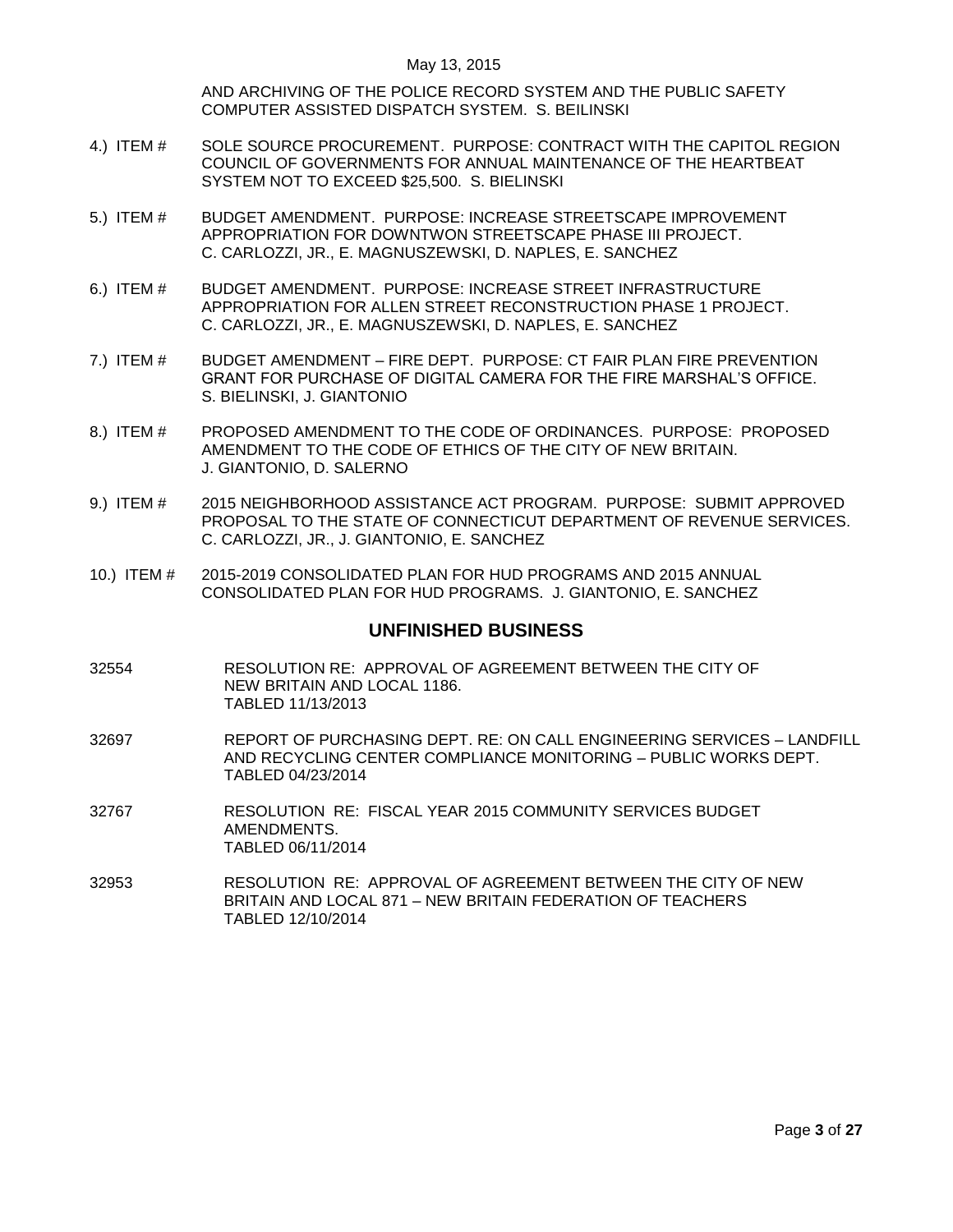# **REGULAR MEETING OF THE COMMON COUNCIL**

# **MAY 13, 2015**

# **AWARDS, PRESENTATIONS AND SPECIAL RECOGNITIONS**

APPROVAL OF MINUTES FROM THE REGULAR MEETING OF APRIL 8, 2015.

# **PETITIONS**

1. PLEASE INVESTIGATE NOISE COMPLAINT PERTAINING TO THE USE OF TRACTOR TRAILER ENGINE BRAKES IN THE AREA OF HARTFORD SQUARE TO BLACK ROCK AVENUE UP TO CORBIN AVENUE. RESIDENTS HAVE COMPLAINED THAT DUE TO A TRACTOR TRAILER PARKING AREA, TRACTOR TRAILERS USE THEIR ENGINE BRAKES ALL HOURS OF THE DAY AND NIGHT CAUSING DISTURBANCES. PLEASE INVESTIGATE THE POSSIBILITY OF POSTING SIGNAGE RESTRICTING USE OF ENGINE BRAKES IN THIS AREA. PLAINVILLE CURRENTLY HAS SIGNAGE RESTRICTING USE OF ENGINE BRAKES; HOWEVER, THE RESTRITCTION IS LIMITED TO THE PLAINVILLE AREA AND THE ISSUE PERSISTS WHEN ENTERING INTO NEW BRITAIN. S. BIELINSKI

# **REPORTS OF BOARDS, COMMISSIONS, DEPARTMENTS AND LEGISLATIVE COMMITTEES**

**\*\*CONSENT AGENDA**

# **REPORTS**

# **CITY CLERK**

<span id="page-3-0"></span>\*\*A.) ITEM # CLAIMS FOR INJURIES AND/OR PROPERTY DAMAGE. PURPOSE: RECEIPT OF CLAIMS.

REPORT OF: City Clerk

To Her Honor, the Mayor, and the Common Council of the City of New Britain: the undersigned beg leave to report the following:

ITEM #:

RE: CLAIMS FOR INJURIES AND/OR PROPERTY DAMAGE

CLAIMANTS NAME

Falcon, Ana by Atty. Paul M. Iannaccone Fox, Sheila Gongora, Milta Johnson, Tiarah by Atty. David K. Jaffe Loitz, Matthew Marcinczyk, Elzbieta Mobley, Lawrence by Atty. Patrick J. Kennedy Piccione, Salvatore by Atty. James V. Sabatini Walicki, Richard H.

> Mark H. Bernacki City Clerk

# **CITY PLAN COMMISSION**

<span id="page-3-1"></span>\*\*B.) ITEM # CHESLEY PARK IMPROVEMENTS. PURPOSE: RECOMMENDATION FOR PROPOSED DRAINAGE IMPROVEMENT AND TURF REPLACEMENT PROJECT AT CHESLEY PARK.

REPORT OF: CITY PLAN COMMISSION

To Her Honor, the Mayor, and the Common Council of the City of New Britain: the undersigned beg leave to report the following:

Item # Chesley Park Drainage Improvements

The City Plan Commission, at its regular meeting held on May 4, 2015, voted 4 to 0 to APPROVE the following report: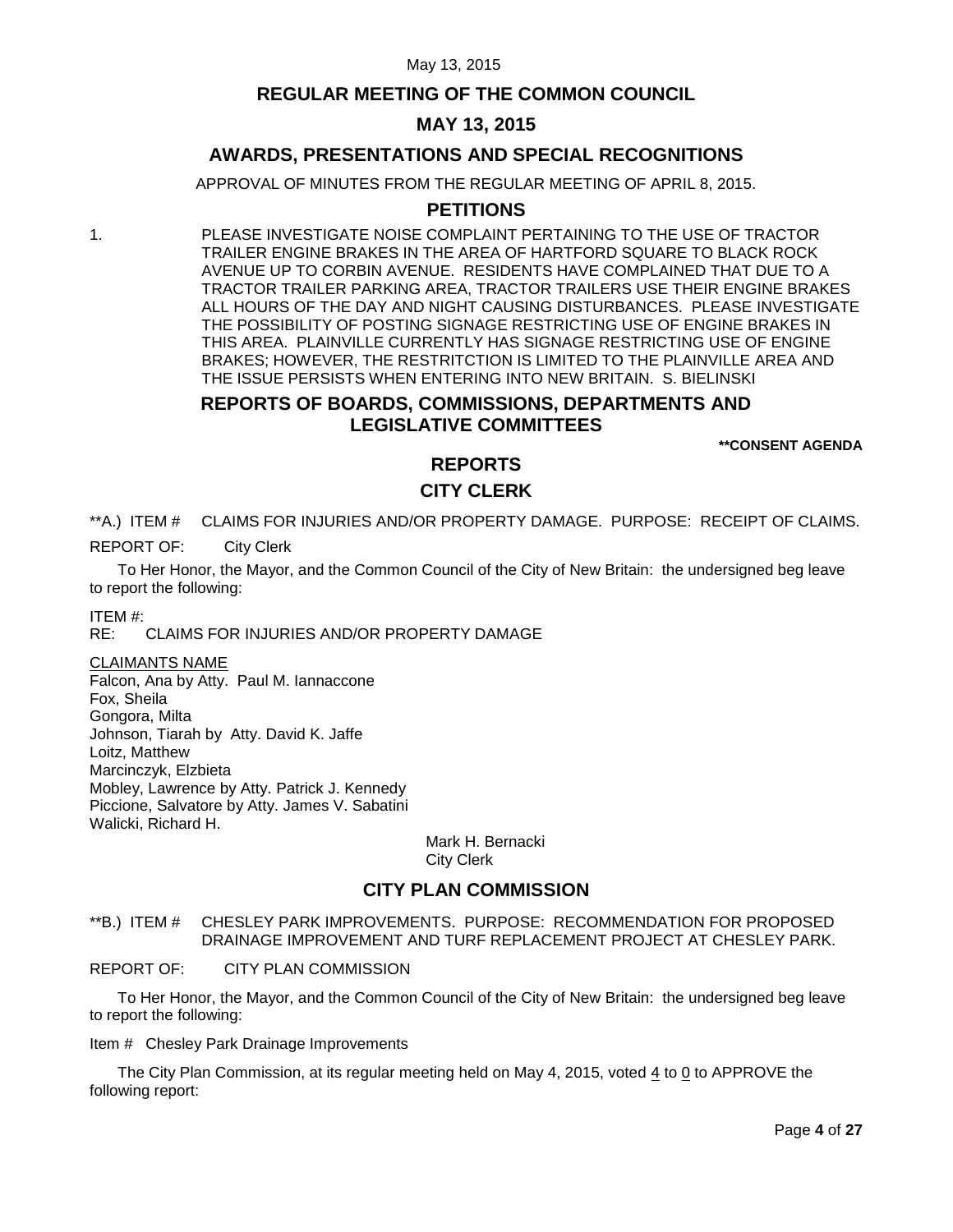BACKGROUND: This City Plan Commission report is for a proposed drainage improvement and turf replacement project at Chesley Park. This report is prepared in order to meet requirements of Section 19-22 of the City Ordinances which mandate that proposals for the acceptance, sale, improvement or abandonment of any City street or property be referred to the City Plan Commission for an advisory report to Council. This report also fulfills similar statutory requirements under Section 8-25 of the Connecticut General Statutes.

FINDINGS: The project entails installation of underdrains underneath the multi-use playing field located on the western part of Chesley Park nearest the parking lot and the installation of a synthetic turf surface, similar to the improvements made at Willow Brook Park last year. This project will address long-standing problems related to poor drainage and heavy recreational usage. The plans depict approximately 1.5 acre of play area being improved with the new drainage and turf and configured to accommodate the soccer/football field along with an integrated baseball/softball diamond near the John Downey Drive side of the park. Historically, the poor drainage and field conditions have hampered maintenance and interfered with scheduling various athletic league games and practice use.

RECOMMENDATION: The City Plan Commission supports this project to improve the safety of the fields, improve the ease of maintenance, and allow increased recreational use of this facility. This project is consistent with planning policies that encourage making optimal use of existing recreational assets.

> Louis G. Amodio, Chairman City Plan Commission

# **PURCHASING DEPARTMENT**

<span id="page-4-0"></span>\*\*C.) ITEM # PUBLIC BID NO. 3760. PURPOSE: \$1,912,065 CONTRACT WITH J. IAOALUCCIO, INC. FOR THE ALLEN STREET RECONSTRUCTION PROJECT.

REPORT OF: Finance Dept., Purchasing Division

To Her Honor, the Mayor, and the Common Council of the City of New Britain: the undersigned beg leave to report the following:

## ITEM #:

RE: Public Bid No. 3760, Allen Street Reconstruction Phase I Project for the Public Works Department. DATE: May 13, 2015

Public Bid No. 3760 was solicited and received in accordance with the Purchasing Ordinances of the City of New Britain for the Allen Street Reconstruction Project for the Public Works Department. The Public Works Department has received a \$1,600,000 Grant from the State of Connecticut to pay for some of the costs of this project. Funding is available for this purchase within the Public Work Department's Street Infrastructure Bond, Construction Contracts Account Number 0082950307-5454.

Invitations to bid were solicited and the bid was duly advertised in the New Britain Herald and the Hartford Courant Newspapers, City and State of Connecticut's Department of Administration Services websites and mailed to forty (40) Construction Companies. The Purchasing Agent did not receive any letters from the Construction Companies on the mailing list who indicated they could not provide a response to the bid request. Responses were received as per attached.

The bids were reviewed for conformance to specifications by the Public Works Department Administration, the City's On-call Engineering Company associated with this project and the Purchasing Agent. The owner of GEG Construction, Inc. who submitted the lowest bid for this project has indicated in a letter to the Public Works Department that there was a clerical mistake in their bid that they submitted and that they were withdrawing their bid. Therefore the Director of Public Works is recommending that the bid be awarded to J. Iaoaluccio, Inc. of Brookfield, CT who was the next lowest bidder who submitted a correct bid and met all of the bid specifications for the Allen Street Reconstruction Project.

RESOLVED: That the Purchasing Agent is hereby authorized to issue a purchase order for \$1,912,065.00 and enter into a contract with J. Iaoaluccio, Inc. of Brookfield, CT for the Allen Street Reconstruction Project for the Public Works Department per the terms and specifications of Public Bid No. 3760.

> Jack Pieper Purchasing Agent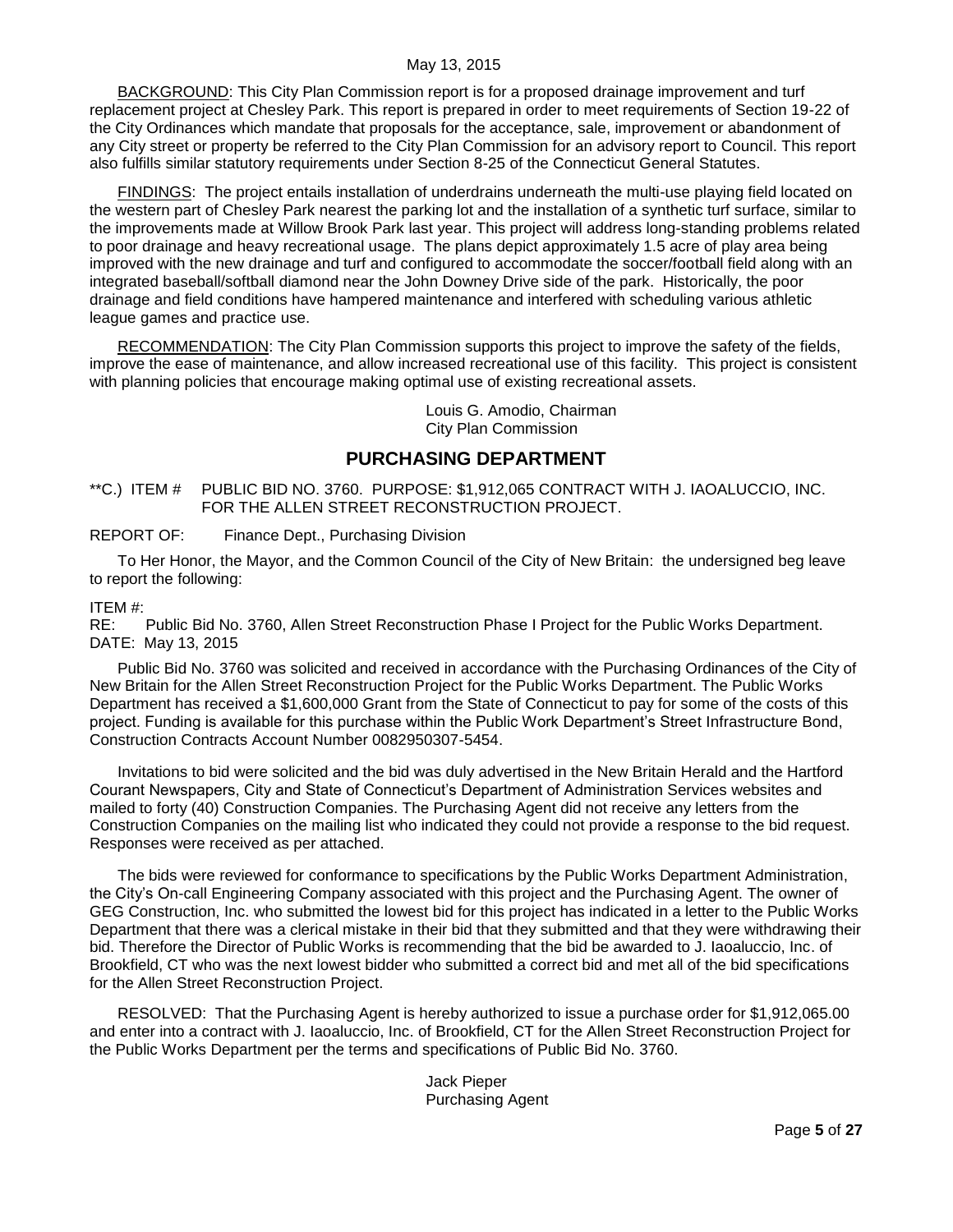## <span id="page-5-0"></span>\*\*D.) ITEM # PUBLIC BID NO. 3813. PURPOSE: CONTRACT WITH QUALITY DATA SERVICES, INC. FOR PRINTING OF ALL TYPES OF TAX BILLS FOR CITY TAX COLLECTOR AT A UNIT PRICE OF \$0.210 PER TAX BILL.

## REPORT OF: Finance Dept., Purchasing Division

To Her Honor, the Mayor, and the Common Council of the City of New Britain: the undersigned beg leave to report the following:

ITEM #:

RE: Public Bid No. 3813, Printing of All Types of Tax Bills for the Tax Collector. DATE: May 13, 2015

Public Bid No. 3813 was solicited and received in accordance with the Purchasing Ordinances of the City of New Britain for the Printing of all types of Tax Bills for the City Tax Collector. Funding is available for this purchase from the Tax Collection Department's Account Number, 001107002-5336, Revenue Collections, Other Purchase Services.

Invitations to bid were solicited and the bid was duly advertised in the New Britain Herald Newspaper, the City and State of Connecticut's Department of Administration Services websites and mailed to forty-seven (47) Printing Companies. The Purchasing Agent did not receive any letters from the Printing Companies on the mailing list who indicated they could not provide a response to the bid request. Responses were received as per the attached.

The bids were reviewed for conformance to specifications by the City Tax Collector and the Purchasing Agent. The three (3) lowest bidders, Data Integrators, The Data Center, LLC and QestMark Information Management are out of state, making them less apt to be concerned with CT Statutes that pertain to Revenue Collection and can influence data captured on Tax Bills. Quality Data Services, Inc. (QDS) out of Waterbury is a CT based vendor with over thirty (30) plus years' experience serving our State. QDS is also the provider of the City's new Tax Software, the data source that fuels the billing process. This relationship will nearly eliminate usual technological challenges that accompany data provider & bill printer interaction. QDS understands the importance of CT Legislation and Statutes and the impact they have on the billing (and printing) of tax information. They understand the OCR scanline requirements of Webster Bank, the City's lockbox processor. QDS has a proprietary technology that will lower the overall printing and postage cost for the City. Referred to as "Club Bill" it captures taxpayers' multiple motor vehicle tax bills into one (1) invoice. Estimates printing as much as 30% less individual bills as a result. Therefore, the City Tax Collector recommend that the bid be awarded to Quality Data Services, Inc. of Waterbury, CT. who was the overall lowest qualified bidder and met all of the bid specifications for this service.

RESOLVED: That the Purchasing Agent is hereby authorized to enter into a contract and issue a purchase order to Quality Data Services, Inc. of Waterbury, CT for the Printing of all Types of Tax Bills for the City Tax Collector for a period commencing on June 1, 2015 and terminating on December 31, 2016 with an extension of two (2) one (1) year extensions if mutually agreed upon by the City and Quality Data Services. Inc. of Waterbury, CT, at a unit price of \$0.210 for each Tax Bill, per the terms and specifications of Public Bid No. 3813.

## Jack Pieper Purchasing Agent

<span id="page-5-1"></span>\*\*E.) ITEM # PUBLIC BID NO. 3820. PURPOSE: EXTERIOR REPAIRS AND PAINTING AT 55 HARVARD STREET BY FRANK CAPASSO AND SONS, INC. FOR \$62,620 FOR THE PUBLIC WORKS DEPARTMENT.

REPORT OF: Finance Dept., Purchasing Division

To Her Honor, the Mayor, and the Common Council of the City of New Britain: the undersigned beg leave to report the following:

ITEM #:

RE: Public Bid No. 3820 Exterior Repairs and Painting of the Public Works Department's Garage at 55 Harvard Street.

DATE: May 13, 2015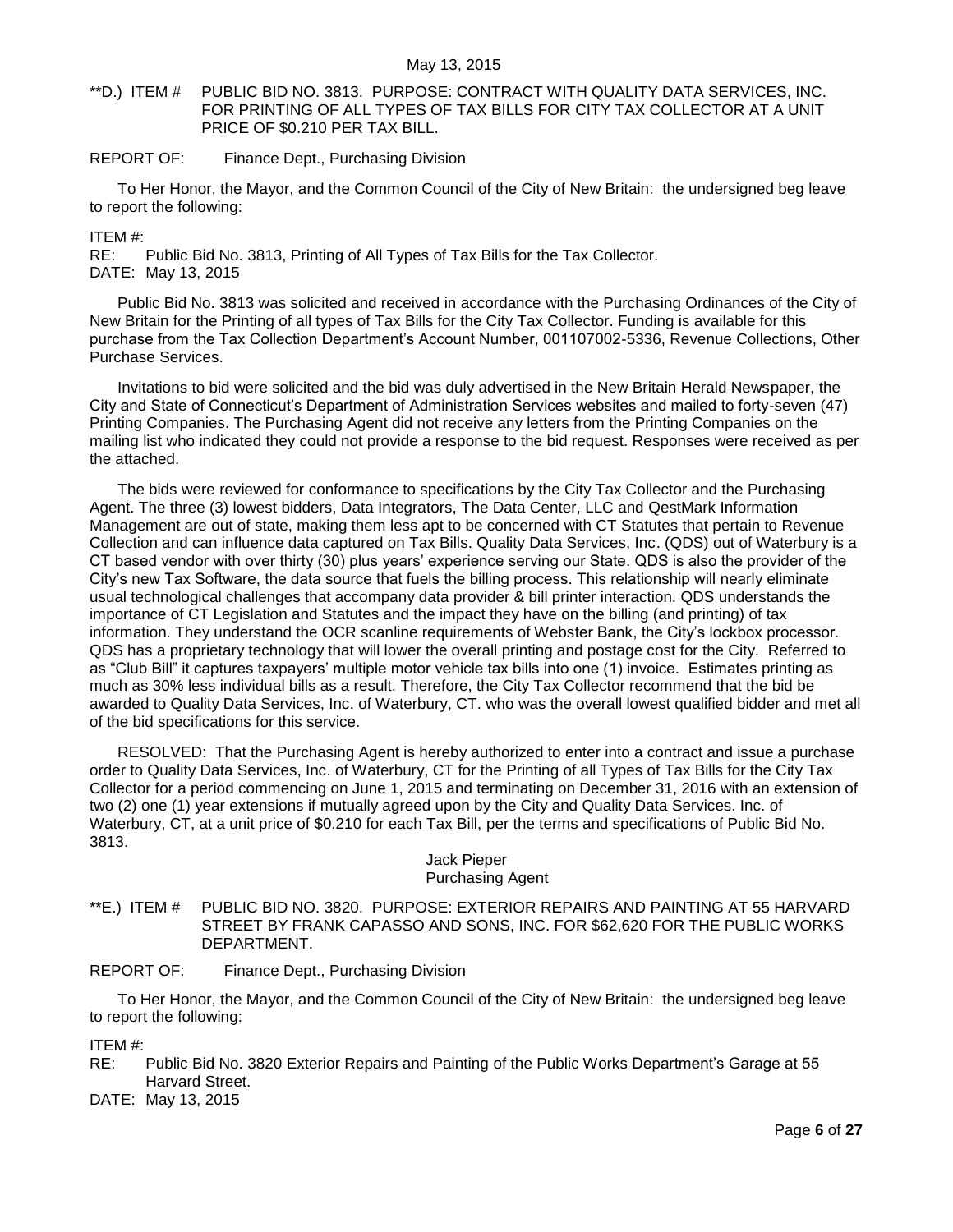Public Bid No. 3820 was solicited and received in accordance with the Purchasing Ordinances of the City of New Britain for the Exterior Repairs and Painting of the Public Works Department's Garage at 55 Harvard Street. Funding is available for this purchase within the Public Works Department's account number, 0083237301-5454, Capital Projects, Citywide Facilities, Construction Contracts.

Invitations to bid were solicited and the bid was duly advertised in the New Britain Herald Newspaper, the City and State of Connecticut's Department of Administration Services websites and mailed to thirty-four (34) Building and Painting Contractors. The Purchasing Agent did not receive any letters from the Building and Painting Contractors on the mailing list indicating that they could not provide a response to the bid request. Responses were received as per attached.

The bids were reviewed for conformance to specifications by the Director of the Fleet and Facilities Department and the Purchasing Agent. The owner of Scholar Painting LLC who submitted the lowest bid has indicted to the Director of the Fleet and Facilities that a mathematical error happened while they were putting the bid together. The price submitted was incorrect and that he was withdrawing the bid that was submitted by his company. Frank Capasso and Sons, Inc. the next lowest bidder who submitted a correct bid and met all of the bid specifications has indicated that they will lower their bid price from \$68,460.00 to \$62,620.00 to potentially get closer to the amount budgeted for this project. Frank Capasso and Sons, Inc. has had a long working relationship with the City and would like to continue working for the City. They are a reputable contractor that has been awarded other City Bids in the past and all their work they conducted has met bid specifications. Therefore the Director of the Fleet and Facilities is recommending that the bid be awarded to Frank Capasso and Sons, Inc. of Northford, CT who submitted the next lowest responsible bid and met all of the bid specifications for the Exterior Repairs and Painting of the Public Works Department's Garage at 55 Harvard Street.

RESOLVED: That the Purchasing Agent be and is hereby authorized to issue a purchase order for \$62,620.00 and enter into a contract for the Exterior Repairs and Painting of the Public Works Department's Garage at 55 Harvard Street with Frank Capasso and Sons, Inc. of Northford, CT per the terms and specifications of Public Bid No. 3820.

> Jack Pieper Purchasing Agent

<span id="page-6-0"></span>\*\*F.) ITEM # PUBLIC BID NO. 3821. PURPOSE: STANDING PURCHASE ORDER TO HD SUPPLY WATERWORKS FOR THE PURCHASE OF FIRE HYDRANTS AT \$1,945.35 PER UNIT FOR THE PUBLIC WORKS DEPARTMENT.

REPORT OF: Finance Dept., Purchasing Division

To Her Honor, the Mayor, and the Common Council of the City of New Britain: the undersigned beg leave to report the following:

#### ITEM #:

RE: Public Bid No. 3821 Fire Hydrants for the Public Works Department/Utilities Division DATE: May 13, 2015

Public Bid No. 3821 was solicited and received in accordance with the Purchasing Ordinances of the City of New Britain for Fire Hydrants for the Public Works Department, Utilities Division. Funding is available for this purchase within the Public Works Department, Utilities Division's account number, 9303500204-5659, Water Maintenance Expense, Operating Material and Supplies.

Invitations to bid were solicited and the bid was duly advertised in the New Britain Herald Newspaper, the City and State of Connecticut's Department of Administration Services websites and mailed to eighteen (18) Fire Hydrant Companies. The Purchasing Agent did not receive any letters from the Fire Hydrant Companies on the mailing list who indicated they could not provide a response to the bid request. Responses were received as per attached.

The bid was reviewed for conformance to specifications by the Public Works Department, Utilities Division's Administration and the Purchasing Agent. HD Supply Waterworks which is a New Britain based company has submitted a bid that met all bid specifications and was within 10% of the lowest bid submitted by a company located within the state. Per City Ordinance Section 2-578 item 10, HD Supply Waterworks agreed to lower their bid to match the price submitted by the lowest bidder. HD Supply Waterworks has been supplying Fire Hydrants to the Public Works Department, Utilities Division. They were awarded the bid for Fire Hydrants last year.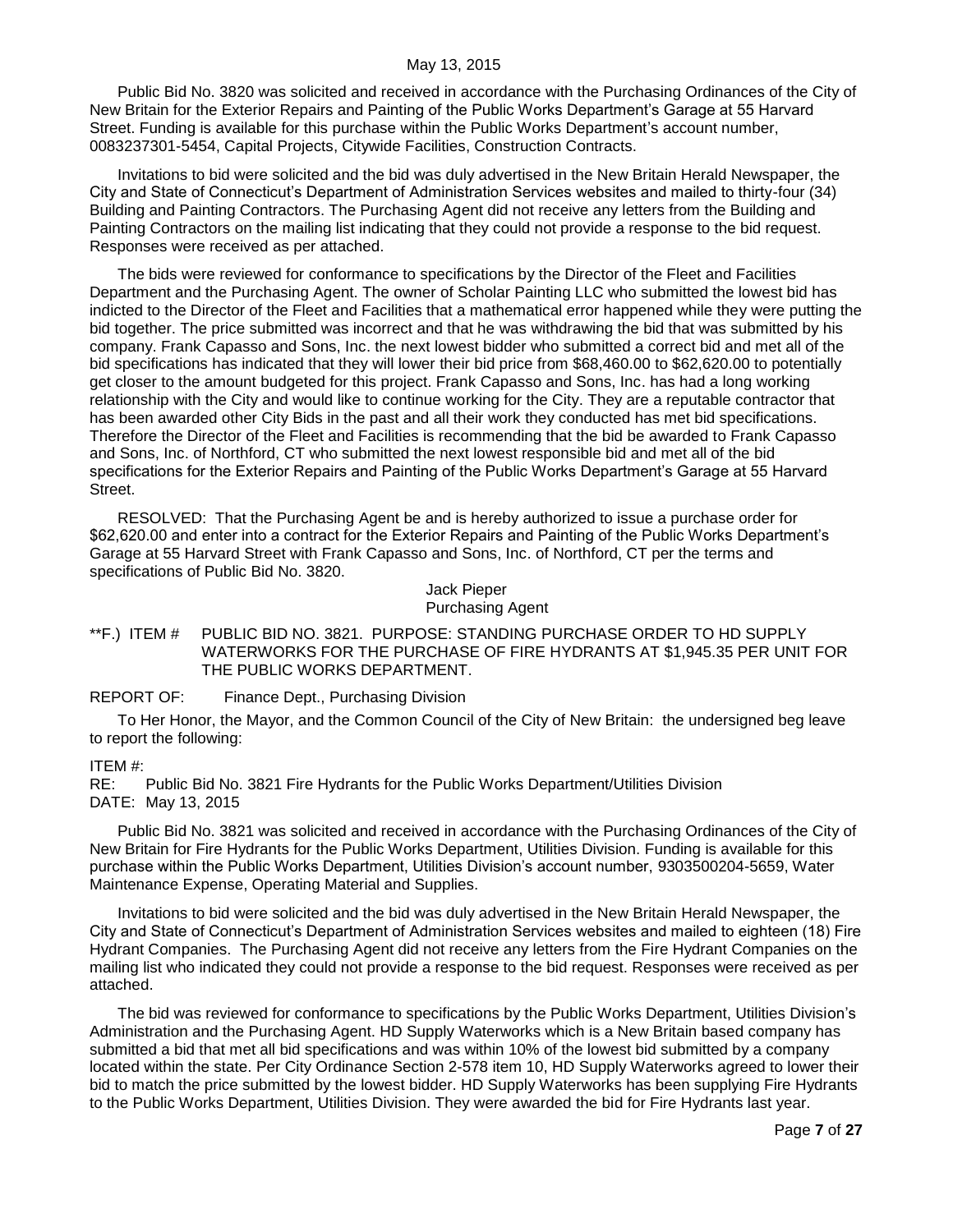Therefore the Deputy Public Works Director is recommending that the bid be awarded again to HD Supply Waterworks of New Britain, CT who met all of the bid specifications for the Fire Hydrants. The bid results were presented to the Water Commission at their May 12, 2015 meeting. At this meeting they approved the Deputy Public Works Director's recommendations for the purchase of the Fire Hydrants from HD Supply Waterworks of New Britain, CT.

RESOLVED: That the Purchasing Agent is hereby authorized to issue a standing purchase order to HD Supply Waterworks of New Britain, CT at the unit price of \$1,945.35 per Fire Hydrant per the terms and specifications of Public Bid No. 3821.

### Jack Pieper Purchasing Agent

<span id="page-7-0"></span>\*\*G.) ITEM # PUBLIC BID NO. 3822. PURPOSE: STANDING PURCHASE ORDER TO HD SUPPLY WATERWORKS FOR THE PURCHASE OF DUCTILE IRON PIPES FOR THE PUBLIC WORKS DEPARTMENT.

REPORT OF: Finance Dept., Purchasing Division

To Her Honor, the Mayor, and the Common Council of the City of New Britain: the undersigned beg leave to report the following:

ITEM #:

RE: Public Bid No. 3822 Ductile Iron Pipes for the Public Works Department, Utilities Division DATE: May 13, 2015

Public Bid No. 3822 was solicited and received in accordance with the Purchasing Ordinances of the City of New Britain for Ductile Iron Pipes of various sizes for the Public Works Department/Utilities Division. Funding is available for this purchase within the Public Works Department/Utilities Division's Account Number, 9303500204-5659, Water Maintenance Expense, Operating Material and Supplies.

Invitations to bid were solicited and the bid was duly advertised in the New Britain Herald newspaper, the City and State of Connecticut's Department of Administration Services websites and mailed to nineteen (19) Pipe Companies. The Purchasing Agent did not receive any letters from the Pipe Companies on the mailing list who indicated that they could not respond to the bid request. The responses were received as per the attached.

The bids were reviewed for conformance to specifications by the Public Works

Department/Utilities Division's Administration and the Purchasing Agent. HD Supply Waterworks which is a New Britain based company has submitted a bid that met all the bid specifications and was the lowest bidder for all of the Ductile Iron Pipe. HD Supply Waterworks has been supplying Iron Pipe to the Public Works Department, Utilities Division. They were awarded the bid for the Iron Pipe last year. Therefore the Deputy Director of the Public Works Department is recommending that the bid be awarded to HD Supply Waterworks of New Britain, CT. The bid results were presented to the Water Commission at their May 12, 2015 meeting. At this meeting they approved the Deputy Director of the Public Works Department recommendation for the purchase of the Ductile Iron Pipes from HD Supply Waterworks of New Britain, CT.

RESOLVED: That the Purchasing Agent is hereby authorized to issue a standing purchase order to HD Supply Waterworks of New Britain, CT for the purchase of Ductile Iron Pipes as per the attached prices, specifications and terms of Public Bid No 3822.

### Jack Pieper Purchasing Agent

<span id="page-7-1"></span>\*\*H.) ITEM # PUBLIC BID NO. 3823. PURPOSE: STANDING PURCHASE ORDER TO TI-SALES, INC. FOR VARIOUS SIZE WATER METERS FOR THE PUBLIC WORKS DEPARTMENT.

REPORT OF: Finance Dept., Purchasing Division

To Her Honor, the Mayor, and the Common Council of the City of New Britain: the undersigned beg leave to report the following:

ITEM #:

RE: Public Bid No. 3823, Water Meters for the Public Works Department, Utilities Division. DATE: May 13, 2015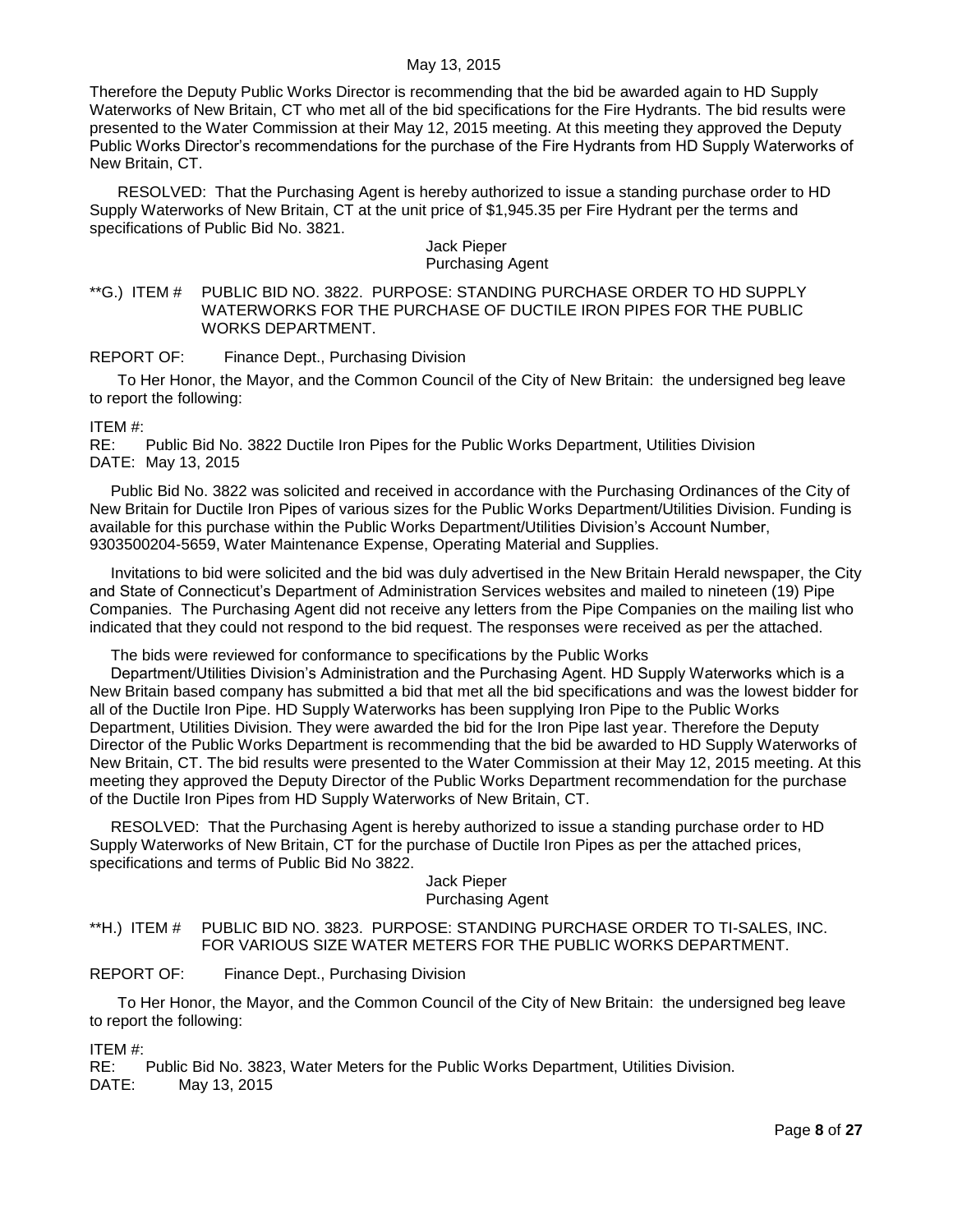Public Bid No. 3823 was solicited and received in accordance with the Purchasing Ordinances of the City of New Britain for various size Water Meters for the Public Works Department, Utilities Division. Funding is available for this purchase within the Public Works Department, Utilities Division's account number 9303500204- 5659, Water Maintenance Expense, Operating Material and Supplies.

Invitations to bid were solicited and the bid was duly advertised in the New Britain Herald Newspaper, the City and State of Connecticut's Department of Administration Services websites and mailed to eleven (11) Water Meter Companies. The Purchasing Agent did not receive any letters from the Water Meter Companies on the mailing list who indicated that they could not provide a response to the bid request. Only one (1) Bid response was received as per attached again this year.

The Bid was reviewed for conformance to specifications by the Public Works Department, Utilities Division's, Administration and the Purchasing Agent. Ti-Sales, Inc. of Sudbury, MA has been supplying Water Meters to the Public Works Department, Utilities Division. They were awarded the bid for the Water Meters last year. The Water Meters that they have been supplying the Public Works Department, Utilities Division, has met all of the bid specifications. Therefore the Deputy Director of the Public Works Department is recommending that the bid be awarded again to Ti-Sales, Inc. of Sudbury, MA. who met all of the bid specifications for the Water Meters. The bid results have also been presented to the Water Commission at their May 12, 2015 meeting. At this meeting they approved the Deputy Director of the Public Works Department's recommendation and the purchase of the Water Meters from Ti-Sales, Inc. of Sudbury, MA.

RESOLVED: That the Purchasing Agent is authorized to issue a standing purchase order to Ti-Sales, Inc. of Sudbury, MA for the purchase of various size Water Meters on and as need basis per the attached pricing, terms and specifications of Public Bid No. 3823.

Jack Pieper Purchasing Agent

<span id="page-8-0"></span>\*\*I.) ITEM # PUBLIC BID NO. 3824. PURPOSE: STANDING PURCHASE ORDER TO HD SUPPLY WATERWORKS AND UNITED CONCRETE PRODUCTS FOR HIGHWAY CASTINGS FOR THE PUBLIC WORKS DEPARTMENT.

### REPORT OF: Finance Dept., Purchasing Division

To Her Honor, the Mayor, and the Common Council of the City of New Britain: the undersigned beg leave to report the following:

### ITEM #:

RE: Public Bid No. 3824 Highway Castings the New Britain Public Works Department, Utilities Division. DATE: May 13, 2015

Public Bid No. 3824 was solicited and received in accordance with the Purchasing Ordinances of the City of New Britain for the purchase of Highway Castings for the New Britain Public Works Department, Utilities Division. The funding for this purchase is in the Public Works Department Utilities Division's account number, 208315101-5659 Sewer Fund, Operating Material and Supplies.

Invitations to bid were solicited and the bid was duly advertised in the New Britain Herald Newspaper, the City and State of Connecticut's Department of Administration Services websites and mailed to fourteen (14) Highway Casting Companies. The Purchasing Agent did not receive any letters from the Highway Casting Companies on the mailing list who indicated that they could not respond to the bid request. Responses were received as per attached.

The bids were reviewed for conformance to specifications by the Public Works Department Utilities Division's Administration and the Purchasing Agent. HD Supply Waterworks, who is a New Britain based company, has submitted a bid that met the bid specifications and was within 10% of the lowest bid for the Manhole Riser Rings, 1inch, 1 ½ inch and 2 inch in item 1. Per City Ordinance Section 2-578, item 10, HD Supply Waterworks agreed to lower their bid to match the price submitted by the lowest bidder for Manhole Riser Rings, 1inch, 1 ½ inch and 2 inch in item 1. HD Supply Waterworks was awarded the bid last year for item 1 and United Concrete for item 2. Therefore, the Deputy Director of the Public Works Department is recommending the bid be awarded again to HD Supply Waterworks of New Britain, CT for item 1 and again to United Concrete of Yalesville, CT for item 2 who was the lowest bidder and met all of the bid specifications for that item.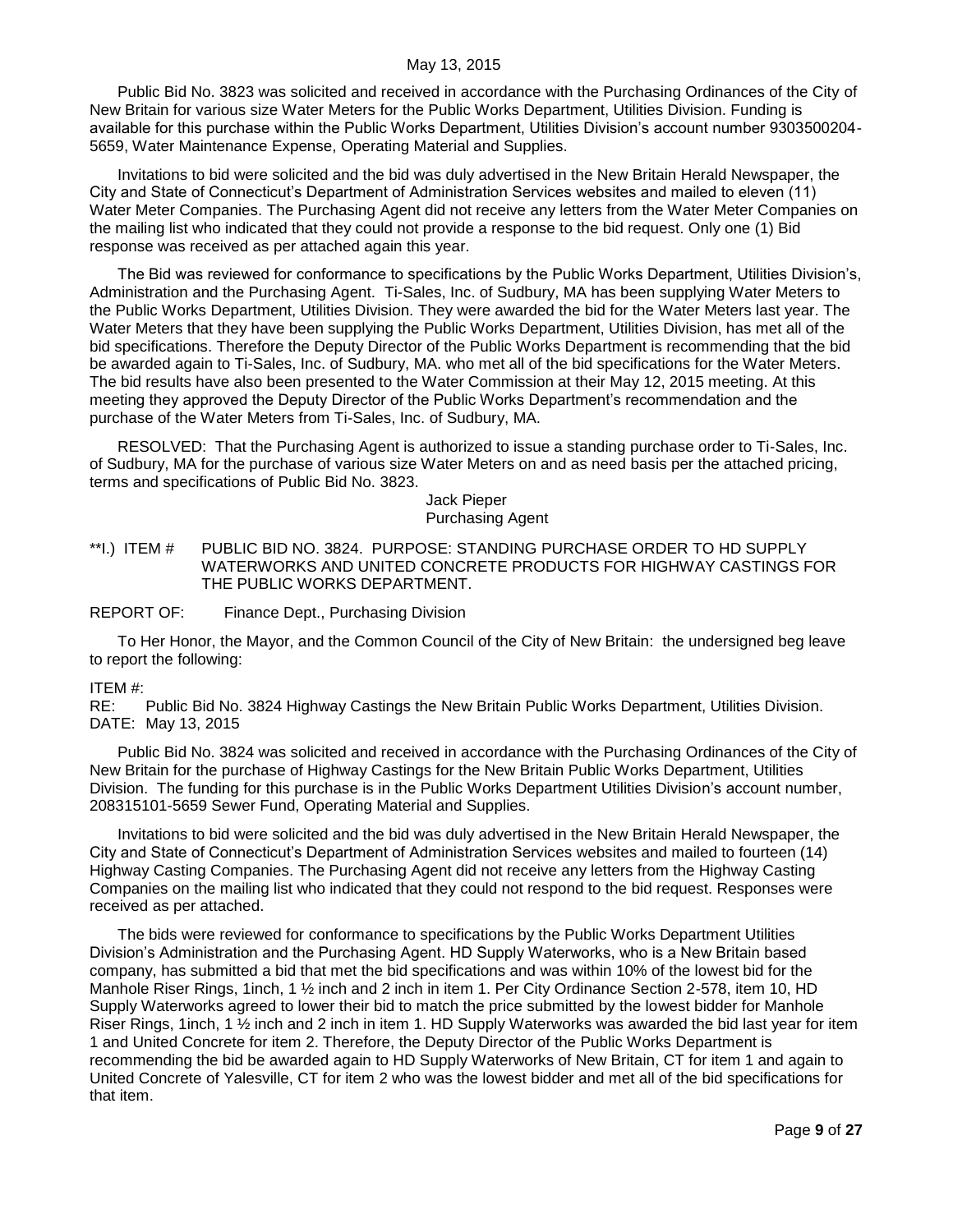RESOLVED: That the Purchasing Agent is hereby authorized to issue a standing Purchase Order to HD Supply Waterworks of New Britain, CT for the purchase of item 1 and to United Concrete Products of Yalesville, CT for the purchase of item 2 for the New Britain Public Works Department, Utilities Division per the attached pricing, terms and specifications of Public Bid No. 3824.

#### Jack Pieper Purchasing Agent

<span id="page-9-0"></span>\*\*J.) ITEM # PUBLIC BID NO. 3826. PURPOSE: WATER FILTRATION PLANT CHEMICALS AND GASES FOR THE PUBLIC WORKS DEPARTMENT.

## REPORT OF: Finance Dept., Purchasing Division

To Her Honor, the Mayor, and the Common Council of the City of New Britain: the undersigned beg leave to report the following:

### ITEM #:

RE: Public Bid No. 3826 Chemicals and Gases for the Public Works Department, Utilities Division. DATE: May 13, 2015

Public Bid No. 3826 was solicited and received in accordance with the Purchasing Ordinances of the City of New Britain for Chemicals and Gases for the Public Works Department, Utilities Division that will be utilized at the Water Filtration Plant. Funds are available for this purchase within the Public Works Department, Utilities Division's account number 9303500103-5616, Water Treatment Expenses, Chemicals.

Invitations to bid were solicited and the bid was duly advertised in the New Britain Herald Newspaper, the City and State of Connecticut's Department of Administration Services websites and mailed to forty-five (45) Chemical and Gas Companies. The Purchasing Agent did not receive any letters from the Chemical and Gas Companies on the mailing list indicating they could not provide a response to the bid request. Responses were received as per attached.

The bids were reviewed for conformance to specifications by the Public Works Department, Utilities Division's Administration and the Purchasing Agent. Therefore the Deputy Director of the Public Works Department, Utilities Division, is recommending the bid be awarded to the following chemical companies, H. Krevit & Company of New Haven, CT, Air Gas East, Inc. of Hartford, CT, Holland Company, Inc. of Adams MA., Monson Companies, Inc. of South Portland, ME. Univar USA, Inc. of Providence, RI, Chemrite, Inc. of Buford, GA, and Shannon Chemical of Malvern, PA, who submitted the lowest bid price for the Chemicals and Gas which is highlighted on the attachment. The bid results have also been presented to the Water Commission at their May 12, 2015 meeting. At this meeting they approved the Deputy Director of the Public Works Department, Utilities Division's, recommendation to purchase the Chemicals and Gases from the indicated companies.

RESOLVED: That the Purchasing Agent be and is hereby authorized to issue standing purchase orders to H. Krevit & Company of New Haven, CT, Air Gas East, Inc. of Hartford, CT, Holland Company, Inc. of Adams MA., Monson Companies, Inc. of South Portland, ME. Univar USA, Inc. of Providence, RI, Chemrite, Inc. of Buford, GA, and Shannon Chemical of Malvern, PA whose prices are highlighted on the attachment to provide for the Utilities Division's annual Chemical and Gas requirements, per the terms and specifications of Public Bid No. 3826.

### Jack Pieper Purchasing Agent

<span id="page-9-1"></span>\*\*K.) ITEM # PUBLIC BID NO. 3827. PURPOSE: STANDING PURCHASE ORDER TO HD SUPPLY WATERWORKS FOR RESILIENT WEDGES AND BUTTERFLY WATER VALVES FOR THE PUBLIC WORKS DEPARTMENT.

## REPORT OF: Finance Dept., Purchasing Division

To Her Honor, the Mayor, and the Common Council of the City of New Britain: the undersigned beg leave to report the following:

ITEM #:

RE: Public Bid No. 3827 Resilient Wedges and Butterfly Water Valves for the Public Works Department, Utilities Division

DATE: May 13, 2015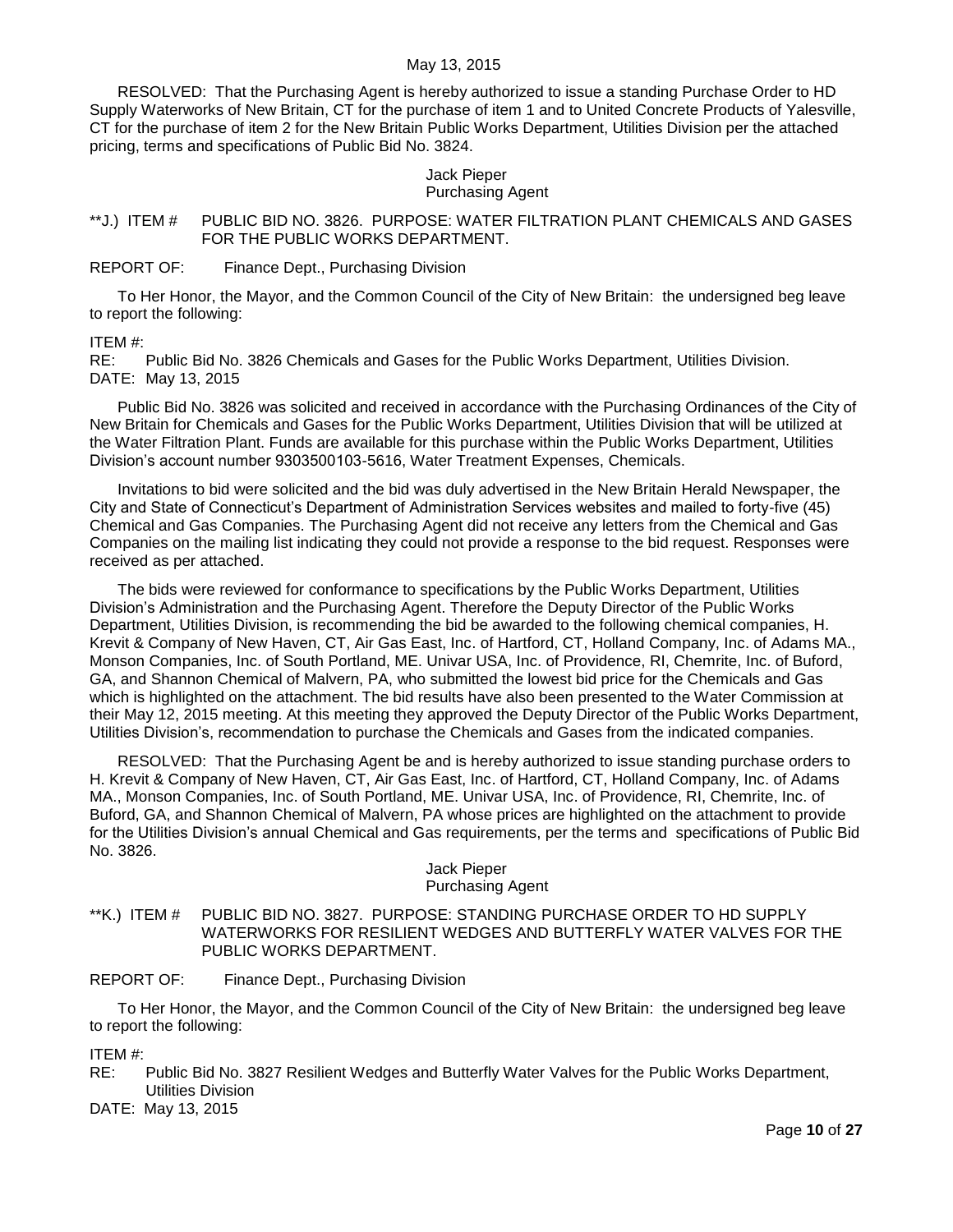Public Bid No. 3827 was solicited and received in accordance with the Purchasing Ordinances of the City of New Britain for Resilient Wedges and Butterfly Water Valves for the Public Works Department/Utilities Division. Funding is available for this purchase within the Public Works Department/Utilities Division's account number, 9303500204-5659, Water Maintenance Expense, Operating Material and Supplies.

Invitations to bid were solicited and the bid was duly advertised in the New Britain Herald newspaper, the City and State of Connecticut's Department of Administration Services websites and mailed to fifteen (15) Resilient Wedge and Butterfly Water Valve Companies. The Purchasing Agent did not receive any letters from the Resilient Wedge and Butterfly Water Valve Companies on the mailing list who indicated they could not provide a response to the bid request. The responses were received as per the attached.

The bid was reviewed for conformance to specifications by the Utilities Division's Administration and the Purchasing Agent. HD Supply Waterworks, which is a New Britain, based company was awarded the bid last year and has been supplying the Resilient Wedges and Butterfly Water Valves to the Public Works Department, Utilities Division. The bid that they submitted this year, they were the lowest bidder only for the 8"and 12" Resilient Wedges and for the 14", 16", 20", and 24" Butterfly Water Valves. They were not the lowest bidder for the 4" and 6" Resilient Wedges and the 36" Butterfly Valve but were within 10% of the lowest bid submitted by a company located within the state of Connecticut. Per City Ordinance Section 2-578 item 10, HD Supply Waterworks agreed to lower their bid to match the price submitted by the lowest bidder for the 4" and 6" Resilient Wedges and the 36" Butterfly Water Valve. Therefore the Deputy Director of the Public Works Department is recommending that the bid be awarded to HD Supply Waterworks of New Britain, CT who met all of the bid specifications for the Resilient Wedges and Butterfly Water Valves. The bid results were presented to the Water Commission at their May 12, 2015 meeting. At this meeting they approved the Deputy Director of the Public Works Department's recommendations for the purchase of the Resilient Wedges and Butterfly Water Valves from HD Supply Waterworks of New Britain, CT.

RESOLVED: That the Purchasing Agent is authorized to issue a standing purchase order to HD Supply Waterworks of New Britain, CT for the purchase of Resilient Wedges and Butterfly Water Valves per the attached prices, specifications and terms of Public Bid No. 3827.

#### Jack Pieper Purchasing Agent

- <span id="page-10-0"></span>\*\*L.) ITEM # PUBLIC BID NO. 3828. PURPOSE: STANDING PURCHASE ORDER TO UWS, INC. FOR THE TESTING AND CALIBRATION OF LARGE WATER METERS AT A PRICE OF \$150.00 PER METER FOR THE PUBLIC WORKS DEPARTMENT.
- REPORT OF: Finance Dept., Purchasing Division

To Her Honor, the Mayor, and the Common Council of the City of New Britain: the undersigned beg leave to report the following:

## ITEM #:

RE: Public Bid No. 3828, Testing and Calibration of Large Water Meters for the Public Works Department, Utilities Division.

# DATE: May 13, 2015

Public Bid No. 3828 was solicited and received in accordance with the Purchasing Ordinances of the City of New Britain for Testing and Calibration of Large Water Meters for the Public Works Department, Utilities Division. Funding is available for this purchase within the Public Works Department, Utilities Division's account number 9303500204-5659, Water Maintenance Expense, Operating Material and Supplies.

Invitations to bid were solicited and the bid was duly advertised in the New Britain Herald Newspaper, the City and State of Connecticut's Department of Administration Services websites and mailed to fourteen (14) Water Meter Testing and Calibration Companies. The Purchasing Agent did not receive any letters from the Water Meter Testing and Calibration Companies on the mailing list who indicated that they could not provide a response to the bid request. Responses were received as per attached.

The bid was reviewed for conformance to specifications by the Public Works Department, Utilities Division's, Administration and the Purchasing Agent. The lowest bidder, UWS, Inc. of Trion, GA Tested and Calibrated Large Water Meters for the Utilities Division were they were awarded the bid for this service in 2007 and 2008. Therefore the Deputy Director of the Public Works Department is recommending that the bid be awarded for the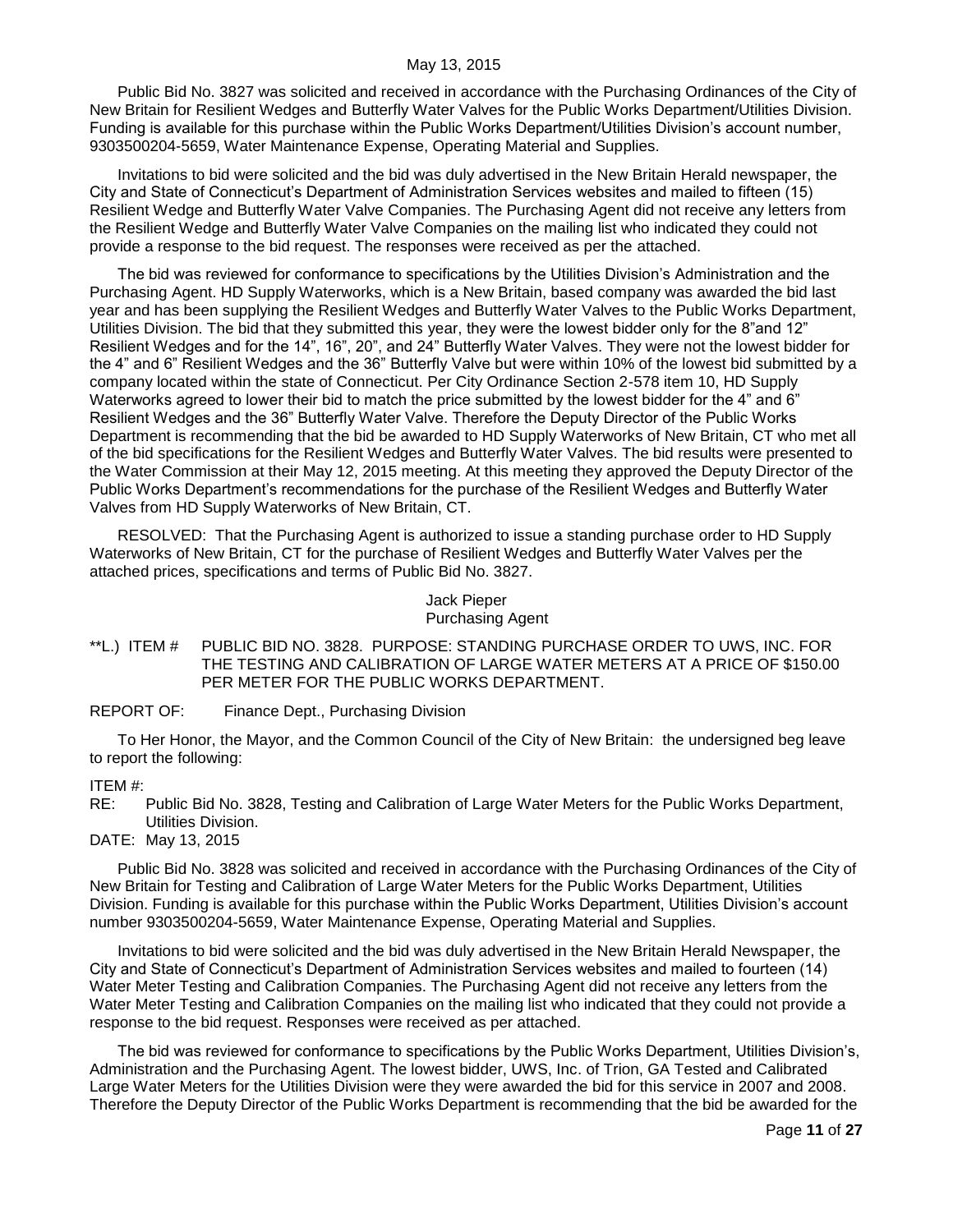Testing and Calibration of Large Water Meters to UWS, Inc. of Trion GA. The bid result was presented to the Water Commission at their May 12, 2015 meeting. At this meeting they approved the Deputy Director of the Public Works Department's recommendation to award the bid for the Testing and Calibration of the Large Water Meters to UWS, Inc. of Trion GA.

RESOLVED: That the Purchasing Agent is hereby authorized to issue a standing purchase order to UWS, Inc. of Trion, GA for the Testing and Calibration of Large Water Meters at a price of \$150.00 per meter for the Public Works Department, Utilities Division, per the terms and specifications of Public Bid No. 3828.

#### Jack Pieper Purchasing Agent

## <span id="page-11-0"></span>\*\*M.) ITEM # PUBLIC BID NO. 3839. PURPOSE: FRAME AND BODY REPAIRS TO PUBLIC WORKS DEPARTMENT DUMP TRUCK BY DATTCO FOR \$11,420.

REPORT OF: Finance Dept., Purchasing Division

To Her Honor, the Mayor, and the Common Council of the City of New Britain: the undersigned beg leave to report the following:

ITEM #:

RE: Public Bid No. 3839 Frame and Body Repairs to a Dump Truck for the Public Works Department DATE: May 13, 2015

Public Bid No. 3839 was solicited and received in accordance with the Purchasing Ordinances of the City of New Britain for the Frame and Body Repairs to a Dump Truck for the Public Works Department. The Dump Truck got damaged while plowing snow on City Streets during a winter storm in March of this year. The funding for this repair is within the General Liability and Risk Management's account number, 704625102-5246, Property Damages, Public Works.

Invitations to bid were solicited and the bid was duly advertised in the New Britain Herald Newspaper, the City and State of Connecticut's Department of Administration Services websites and mailed to six (6) Heavy Duty Truck Body Repair Companies. The Purchasing Agent did not receive any letters from the Heavy Duty Truck Body Repair Companies on the mailing list who indicated that they could not respond to the bid request. Responses were received as per attached.

The bids were reviewed for conformance to specifications by the City's Fleet Administrator and the Purchasing Agent. Therefore the Director of the Fleet and Facilities Department is recommending that the bid for the Frame and Body Repairs to the Dump Truck be awarded to DATTCO of New Britain, CT who submitted the lowest bid and met all of the bid specifications.

RESOLVED: That the Purchasing Agent is hereby authorized to issue a Purchase Order to DATTCO of New Britain, CT for the Frame and Body Repairs to the Dump Truck for \$11,420.00 for the New Britain Public Works Department per the terms and specifications of Public Bid No. 3839.

#### Jack Pieper Purchasing Agent

<span id="page-11-1"></span>\*\*N.) ITEM # PUBLIC BID NO. S168. PURPOSE: SALE OF SURPLUS BULLDOZER TO SCHILTZ CORP. FOR \$45,000 AND SURPLUS COMPACTOR TO JVIII CONSTRUCTION FOR \$5,678.90.

REPORT OF: Finance Dept., Purchasing Division

To Her Honor, the Mayor, and the Common Council of the City of New Britain: the undersigned beg leave to report the following:

ITEM #:

RE: Public Bid No. S168 Sale of Surplus Bulldozer and Compactor DATE: May 13, 2015

Public Bid No. S168 was solicited and received in accordance with the Purchasing Ordinances of the City of New Britain for the Sale of a Surplus Bulldozer and Compactor that were utilized at the City's landfill location. The Bulldozer and Compactor were deemed surplus or un-repairable by the Public Works Department.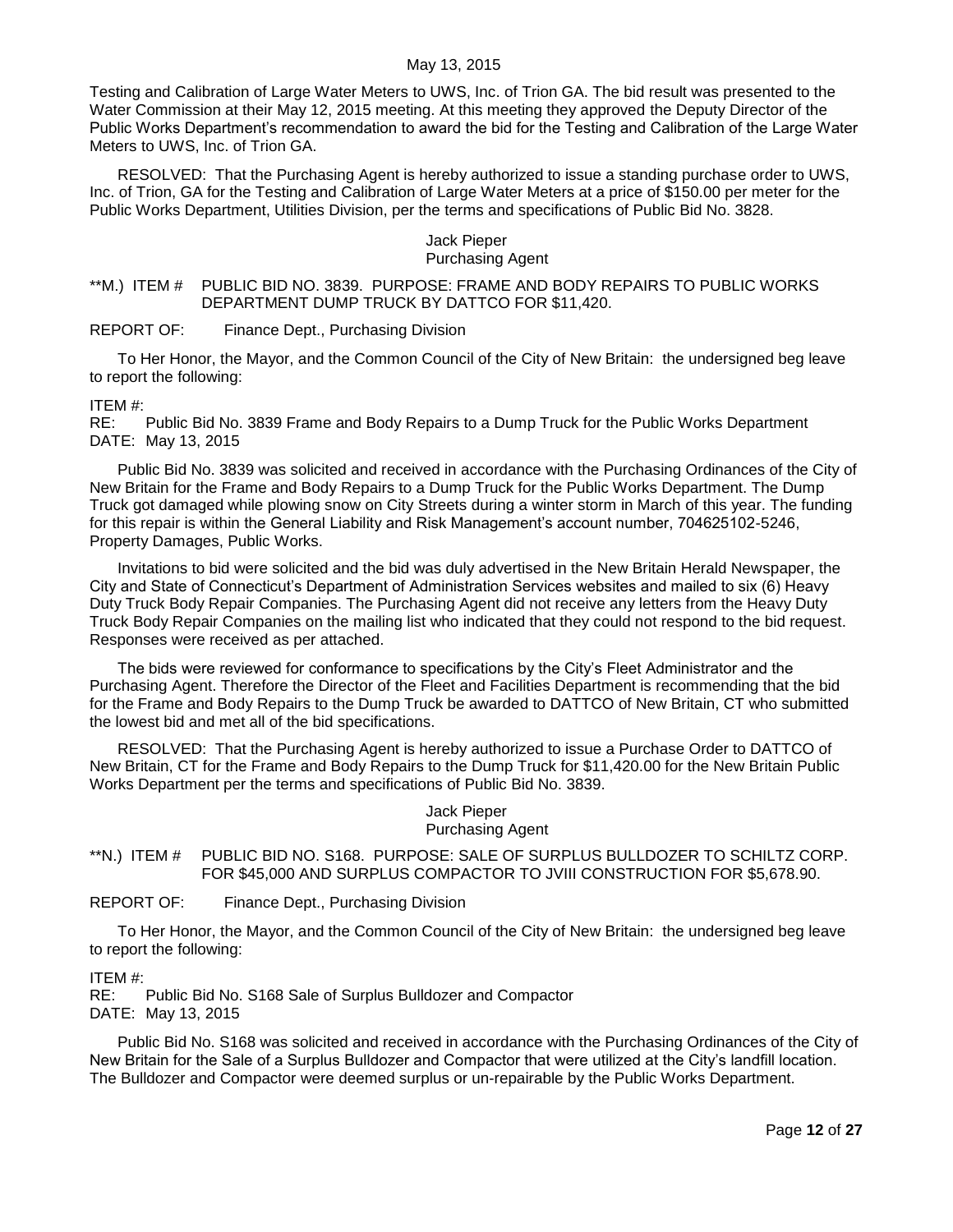Invitations to bid were solicited and the bid was duly advertised in the New Britain Herald Newspaper, the City and State of Connecticut's Department of Administration Services websites and mailed to fifteen (15) Construction and or Equipment Companies. The responses were received as shown on the attachment.

The bids were reviewed by the City's Fleet Manager and Purchasing Agent. The results were given to the Public Works Department Administration for their review. Therefore the Director of the Public Works Department is recommending the sale of Surplus Bulldozer and Compactor be sold to the highest bidder, Schultz Corporation for the Bulldozer and JVIII Construction for the Compactor as shown on the attachment. The total dollar amount that the City will receive for the Sale of the Surplus Bulldozer and Compactor will be \$50,678.90.

RESOLVED: That the Purchasing Agent is hereby authorized to sell the Surplus Bulldozer to Schiltz Corporations of Terryville, CT for \$45,000.00 and the Surplus Compactor to JVIII Construction of Rocky Hill, CT for \$5,678.90, who were the highest bidders for Public Bid No. S168.

#### Jack Pieper Purchasing Agent

<span id="page-12-0"></span>\*\*O.) ITEM # SOLE SOURCE PURCHASING. PURPOSE: NEW HANDICAPPED ACCESSIBLE EXERCISE EQUIPMENT FROM ACCESS TR FOR \$12,000 FOR THE RECREATION AND COMMUNITY SERVICES DEPARTMENT.

REPORT OF: Finance Dept., Purchasing Division

To Her Honor, the Mayor, and the Common Council of the City of New Britain: the undersigned beg leave to report the following:

ITEM #:

RE: Handicapped Accessible Exercise Equipment for the Recreation and Community Services Department DATE: May 13, 2015

In accordance with City Code of Ordinances, Chapter 2, Article VIII, Division 1, Section 2-541 (a), a purchase order was requested by the Recreation and Community Services Department for the purchase of a new Handicapped Accessible Exercise Equipment for City Hall.

**Supplier Services Services** Services Services Services Services Services Services Services Services Services Services Access TR Newbury Park, CA Equalizer 1005VB Handicapped Accessible Exercise Equipment \$12,000.00

The Recreation and Community Services Department requested the purchase of a new Handicapped Accessible Exercise Equipment for City Hall's Life Be In It Freedom Room for Persons with Disabilities. For over twenty-five (25) years the basement of City Hall has served as a site for City employees and residents with physical impairment to exercise using special designed adaptive exercise equipment. The present Handicapped Accessible Exercise Equipment is over twenty (20) years old and has outlived its useful life. Access TR is the only provider of the new Equalizer 1005VB Handicapped Accessible Exercise Equipment in North America. There is no other exercise equipment company in the country that sells the Equalizer 1005VB Handicapped Accessible Exercise Equipment. The Purchasing Agent has verified that Access TR is the sole source provider of this Handicapped Accessible Exercise Equipment and has no dealers. Therefore bid solicitation for the purchase of the Handicapped Accessible Exercise Equipment would not be beneficial to the City. The Recreation and Community Services Department has been awarded a 2015 Connecticut Neighborhood Assistance Act Grant and a donation from ConnectiCare to pay for this Handicapped Accessible Exercise Equipment. Funding is available for this purchase in the Parks, Recreation and Community Services Department's account number 283420111-5440, Recreation Donations, Rentals, Supply Equipment.

RESOLVED: That the Purchasing Agent is hereby authorized to issue a purchase order for \$12,000.00 to Access TR of Newbury Park, CA. for the purchase of a new Equalizer 1005VB Handicapped Accessible Exercise Equipment for the New Britain Recreation and Community Services Department.

> Jack Pieper Purchasing Agent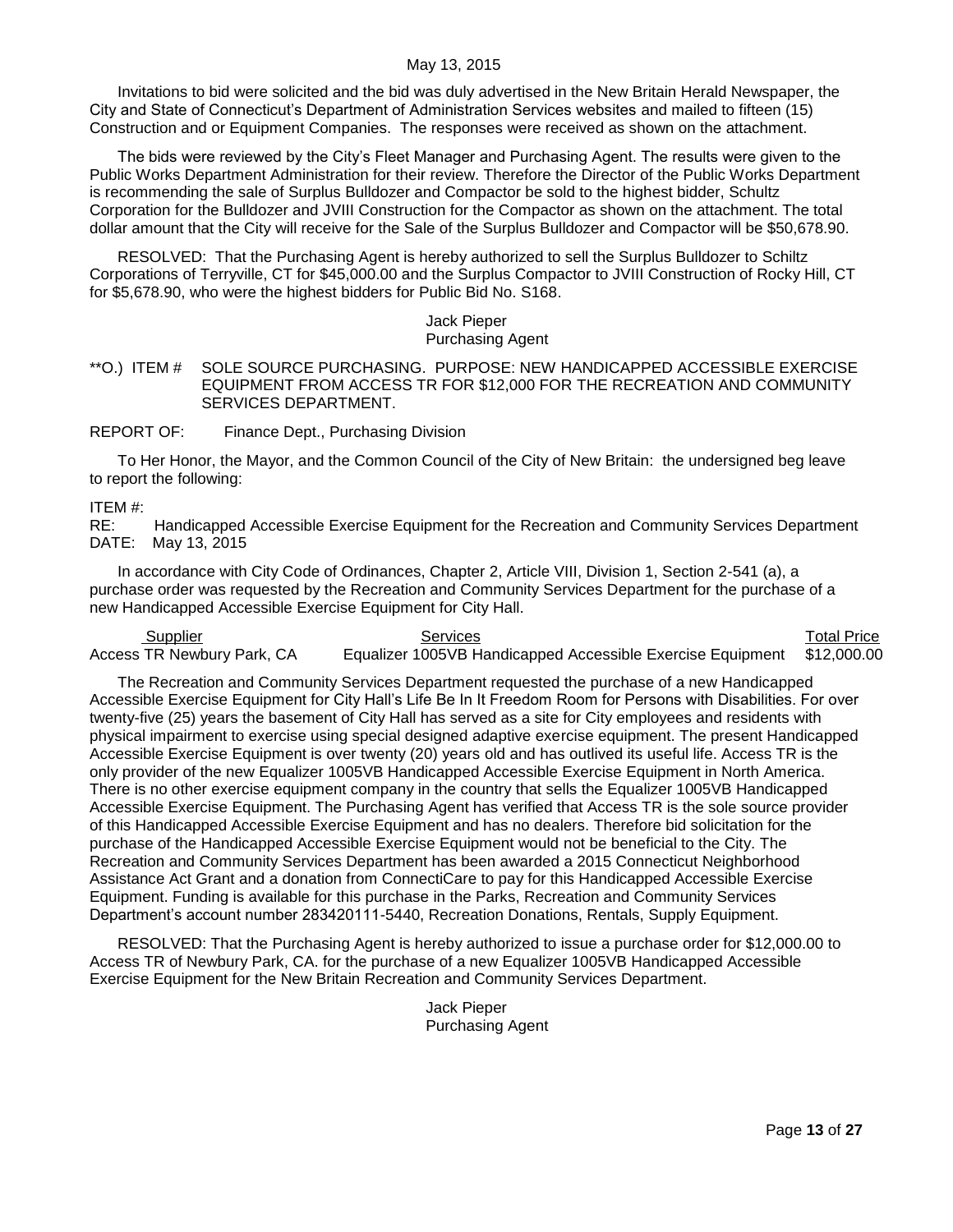# **DEPARTMENT OF HEALTH AND BUILDING SERVICES**

<span id="page-13-0"></span>\*\*P.) ITEM # RESPONSE TO PETITION 33069. PURPOSE: INQUIRY INTO POTENTIAL TERMINATION OF THE CHILD CARE CLINIC SERVICES AT THE HOSPITAL OF CENTRAL CONNECTICUT.

REPORT OF: The New Britain Health and Building Services Department

To Her Honor, the Mayor, and the Common Council of the City of New Britain: the undersigned beg leave to report the following:

## ITEM #:

RE: Report regarding Pediatric Clinic Services at The Hospital of Central Connecticut

At the request of Alderman David DeFronzo, administrators from The Hospital of Central Connecticut were contacted to inquire about the future of Pediatric services provided at the hospital.

Nancy Kroeber, Vice President of Operations was interviewed and provided the following information:

- 1. The hospital is currently involved in the process of evaluating their service lines. They are looking at how pediatric services are delivered and have not arrived at any decisions thus far. They have a timeline to make some determinations by the end of May.
- 2. While the pediatric inpatient unit remains open, there has not been a pediatric medical admission to the unit since September, 2014. The average daily census prior to September was 2 (two) patients. Since then, there have only been a few pediatric surgical admissions (appendectomies). Ms. Kroeber stated that this was due to parents and pediatricians opting for patients to be cared for at CCMC (Connecticut Children's Medical Center), which is regarded as a pediatric specialty hospital.
- 3. The Pediatric Outpatient Clinic is operational with one full-time pediatrician. At the Clinic, a full-time provider is expected to handle 3,000 visits per year. The present volume of patients seen in the clinic generates approximately 1,500 visits per year, which is equivalent to a half-time provider.
- 4. The hospital has had conversations with several community providers and organizations, including Community Health Center. They are studying all options and evaluating how to continue to best provide needed care to the pediatric population in our community.

The hospital has assured us that they are fully committed to transparent communication and will reach out to the New Britain Health and Building Services Department once they have concluded the evaluation process.

> Sergio Lupo, MPH, RS Director of Health and Building Services

# **REPORTS RETURNED FROM COMMITTEE**

# **COMMITTEE ON ADMINISTRATION, FINANCE AND LAW**

<span id="page-13-1"></span>\*\*Q.) 33052 RECOMMENDATION FOR RESOLUTION 33052. PURPOSE: REVISION TO THE MERIT RULES.

REPORT OF: COMMITTEE ON ADMINISTRATION, FINANCE AND LAW

To Her Honor, the Mayor, and the Common Council of the City of New Britain: the undersigned beg leave to report the following:

### ITEM #: 33052

RE:

The Committee on Administration, Finance and Law at a regular meeting and public hearing held on Wednesday evening, May 6, 2015, at 7:00 PM in the Council Chambers, to which was referred the matter of resolution #33052-1 – revision to the Merit Rules, voted to accept as amended and recommend that the following amended resolution be referred back to the Common Council with a favorable recommendation.

> Alderman David DeFronzo **Chair**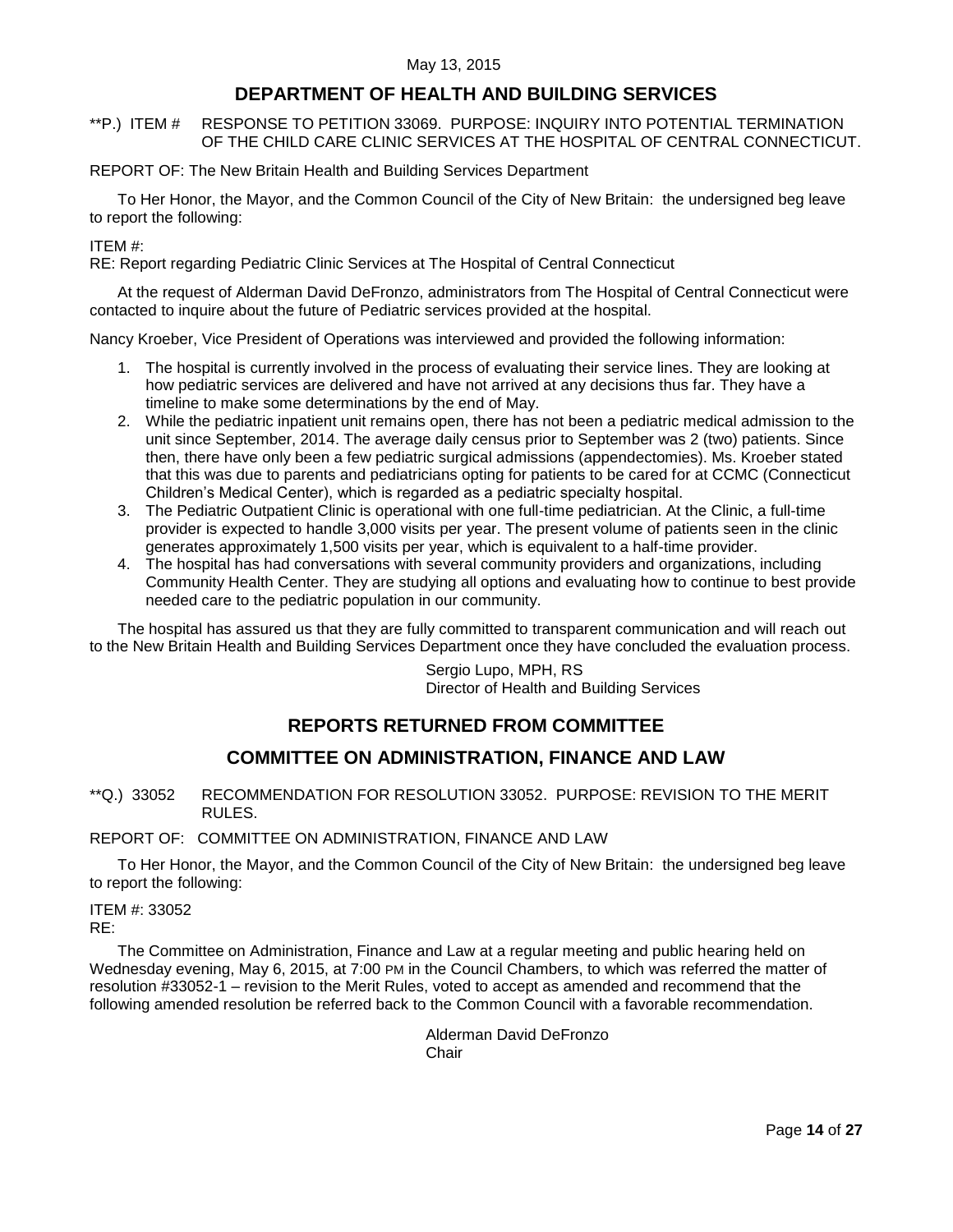## <span id="page-14-0"></span>\*\*R.) 33067 RECOMMENDATION FOR RESOLUTION 33067. PURPOSE: AMEND CODE OF ORDINANCES TO CHANGEE FEE EXCEPTIONS FOR COPYING AND SCANNING OF PUBLIC RECORDS AND TO INCLUDE A DEFINITION OF INDEGENT.

## REPORT OF: COMMITTEE ON ADMINISTRATION, FINANCE AND LAW

To Her Honor, the Mayor, and the Common Council of the City of New Britain: the undersigned beg leave to report the following:

#### ITEM #: 33067 RE:

The Committee on Administration, Finance and Law at a regular meeting and public hearing held on Wednesday evening, May 6, 2015, at 7:00 PM in the Council Chambers, to which was referred the matter of resolution #33067 – amend Code of Ordinances to change the fee exceptions for copying and scanning of public records and to include a definition of indigent, voted to accept and recommend that the following resolution be referred back to the Common Council with a favorable recommendation.

> Alderman David DeFronzo Chair

# **STANDING CLAIMS SUBCOMMITTEE**

<span id="page-14-1"></span>\*\*S.) ITEM # CLAIMS SUBCOMMITTEE. PURPOSE: SETTLEMENT OF CLAIMS.

# REPORT OF: STANDING CLAIMS SUBCOMMITTEE

To Her Honor, the Mayor, and the Common Council of the City of New Britain: the undersigned beg leave to report the following:

## ITEM #:

RE: Standing Claims Subcommittee

The Committee on Administration, Finance and Law and the Standing Claims Subcommittee of the Committee on Administration, Finance and Law at a regular meeting held on Wednesday evening, May 6, 2015, at 6:00 PM in Room 201, City Hall, having held public hearings and made investigations of said claims, respectfully begs leave to recommend the following:

RESOLVED; that the sum of \$309.96 be paid to Stephen L. Magnan of 35 Pearl Street, New Britain, in full settlement of his claim of property damages sustained as a result of a pothole on February 11, 2015.

RESOLVED; that the sum of \$5,360.15 be paid to Sherwayne Gordon of 23 Olive Street, New Britain, in full settlement of his claim of property damages sustained as a result of a City sewer line obstruction on March 25, 2015.

Alderman Carlo Carlozzi, Jr.

**Chair** 

# **RESOLUTIONS RETURNED FROM COMMITTEE**

<span id="page-14-2"></span>1.) ITEM # RECOMMENDATION FOR RESOLUTION 33052. PURPOSE: REVISION TO THE MERIT RULES. S. BIELINSKI

Item # 33052-1 RE: Revisions to the Merit Rules

To Her Honor, the Mayor, and the Common Council of the City of New Britain: the undersigned beg leave to recommend the adoption of the following:

WHEREAS, The Civil Service Commission of the City of New Britain has adopted Merit Rules; and

WHEREAS, Rule I of the Merit Rules states that the Civil Service Commission may, after a Public Hearing, submit proposed amendments of the Merit Rules to the Common Council for approval, and

WHEREAS, the Civil Service Commission seeks to establish a new process for the hiring of already-certified Firefighters, and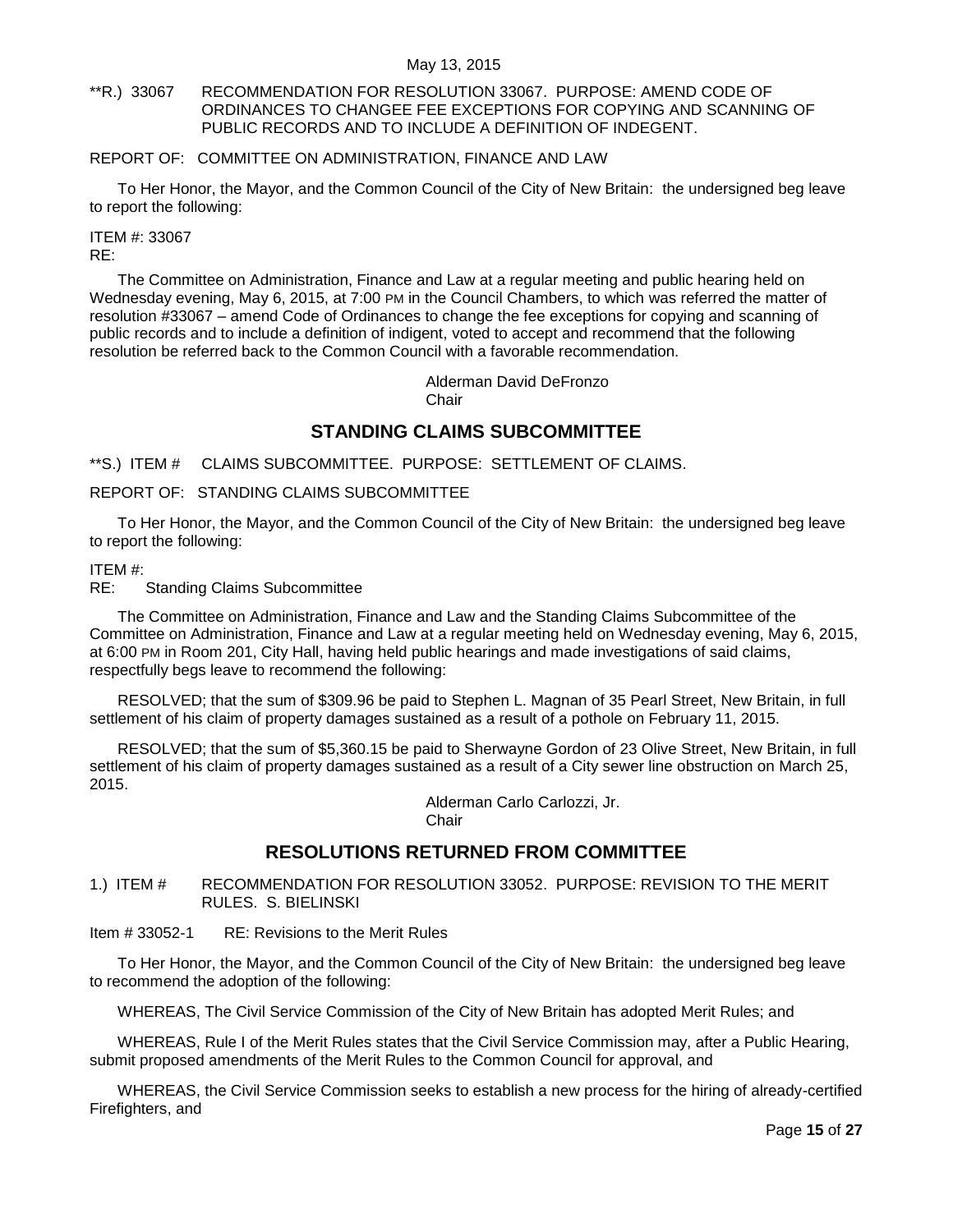WHEREAS, Rule V (B) of the current Merit Rules entitled "Open Competitive Employment Lists" states:

Open Competitive Employment Lists.

The Civil Service Commission shall establish and maintain such open competitive employment lists for the various classes of positions as it deems necessary or desirable to meet the needs of the City. On each such open competitive list the eligibles shall be ranked in order of their rating earned in tests given for the purpose of establishing such lists.

Any individual who has a current certification from the Connecticut Police Officer Standards and Training Council ("POST") or an individual from another state who is deemed to meet POST training requirements, shall upon application for the position of Police Officer, be automatically eligible for appointment whether or not there is an active employment list at the time.

WHEREAS, the Civil Service Commission has unanimously recommended the amendment of Rule V (B) of the Merit Rules to read as follows (new language is underlined and in bold print):

Any individual who is a recent graduate of the recruit firefighter program at the Connecticut Fire Academy (CFA) or possesses similar credentials from another state which meet the National Fire Protection Association (NFPA) Professional Qualification System Standards, which is deemed by the Connecticut Fire Academy Fire Chief to be equivalent, shall upon application for the position of Firefighter, be automatically eligible for appointment whether or not there is an active employment list at the time. The candidate shall have passed the Candidate Physical Agility Test (CPAT) within two years prior to appointment as a New Britain firefighter.

WHEREAS, the Civil Service Commission held a Public Hearing on this change on March 30, 2015, is now forwarding the proposed amendment to the Merit Rules to the Common Council for approval.

BE IT RESOLVED that the Common Council of the City of New Britain approve the proposed amendment to Rule V (B) of the Merit Rules as recommended by the Civil Service Commission.

> Alderwoman Suzanne Bielinski Civil Service Commission Liaison

<span id="page-15-0"></span>2.) ITEM # PROPOSED AMENDMENT TO THE CODE OF ORDINANCES. PURPOSE: AMEND FEE REQUIREMENT EXCEPTIONS FOR COPYING AND SCANNING OF PUBLIC RECORDS AND TO INCLUDE A DEFINITION OF INDIGENT. D. NAPLES, D. DEFRONZO

Item  $\#$  RE:

To Her Honor, the Mayor, and the Common Council of the City of New Britain: the undersigned beg leave to recommend the adoption of the following:

Resolution Summary: INTENT AND PURPOSE:

To revise Section 2-10 of the Code of Ordinances to provide for the Common Council of the City of New Britain to change the fee requirement exceptions for copying and scanning of public records and to include a definition of indigent.

BE IT ORDAINED BY THE COMMON COUNCIL OF THE CITY OF NEW BRITAIN that SECTION 2-10 of the Code of Ordinances, City of New Britain, be amended as follows: (inserted text appears in underline; deleted text appears in strikethrough; new sections begin with the word [new].

Sec. 2-10. Freedom of information.

(a) Definitions. As used in this section, the following words and phrases shall have the following meanings, except where such terms are used in a context which clearly indicates the contrary:

(1) Public agency or agency means:

(A) Any department, board, commission, or official of the City of New Britain, including any committee of, or created by, any such department, board, commission, or official;

(B) The common council or any of its committees; or

(C) Any person to the extent such person is deemed to be the functional equivalent of a public agency pursuant to law.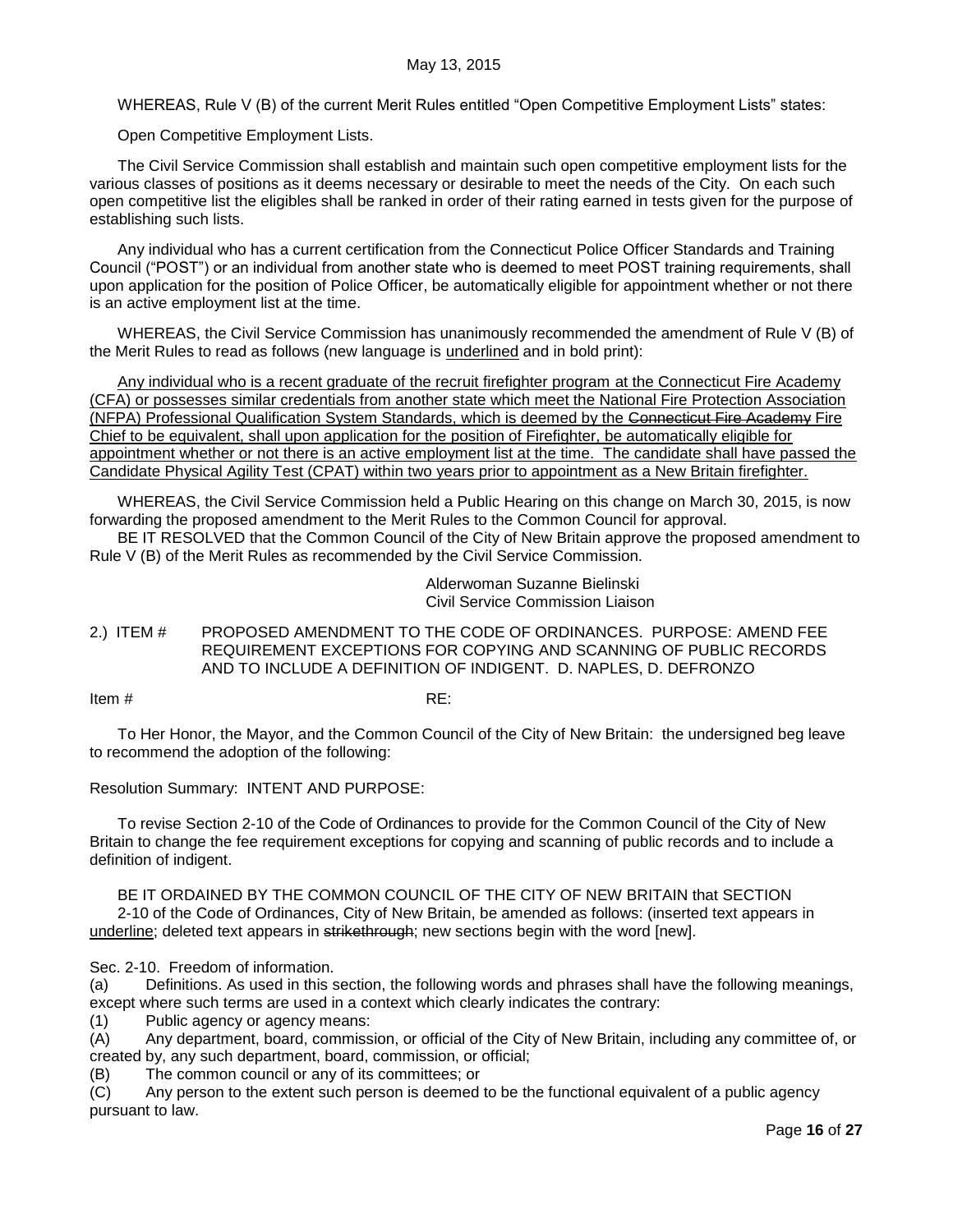(2) Meeting means any hearing or other proceeding of a public agency, any convening or assembly of a quorum of a multimember public agency, and any communication by or to a quorum of a multimember public agency, whether in person or by means of electronic equipment, to discuss or act upon a matter over which the public agency has supervision, control, jurisdiction or advisory power. "Meeting" does not include: Any meeting of a personnel search committee for executive level employment candidates; any chance meeting, or a social meeting neither planned nor intended for the purpose of discussing matters relating to official business; strategy or negotiations with respect to collective bargaining; a caucus of members of a single political party notwithstanding that such members also constitute a quorum of a public agency; an administrative or staff meeting of a single-member public agency; and communication limited to notice of meetings of any public agency or the agendas thereof. A quorum of the members of a public agency who are present at any event which has been noticed and conducted as a meeting of another public agency under the provisions of the Freedom of Information Act shall not be deemed to be holding a meeting of the public agency of which they are members as a result of their presence at such event.

(3) Caucus means:

(A) A convening or assembly of the enrolled members of a single political party who are members of a public agency within the state or a political subdivision, or

(B) The members of a multimember public agency, which members constitute a majority of the membership of the agency, or the other members of the agency who constitute a minority of the membership of the agency, who register their intention to be considered a majority caucus or minority caucus, as the case may be, for the purposes of the Freedom of Information Act, provided:

(i) The registration is made with the office of the town and city clerk;

(ii) No member is registered in more than one (1) caucus at any one (1) time;

(iii) No such member's registration is rescinded during the member's remaining term of office; and

(iv) A member may remain a registered member of the majority caucus or minority caucus regardless of whether the member changes his or her party affiliation.

(4) Person means natural person, partnership, corporation, limited liability company, association or society.

(5) Public records or files means any recorded data or information relating to the conduct of the public's business prepared, owned, used, received or retained by a public agency, or to which a public agency is entitled to receive a copy by law or contract, whether such data or information be handwritten, typed, tape-recorded, printed, photostated, photographed or recorded by any other method.

(6) Executive sessions means a meeting of a public agency at which the public is excluded for one (1) or more of the following purposes:

(A) Discussion concerning the appointment, employment, performance, evaluation, health or dismissal of a public officer or employee, provided that such individual may require that discussion be held at an open meeting;

(B) Strategy and negotiations with respect to pending claims or pending litigation to which the public agency or a member thereof, because of the member's conduct as a member of such agency, is a party until such litigation or claim has been finally adjudicated or otherwise settled;

(C) Matters concerning security strategy or the deployment of security personnel, or devices affecting public security;

(D) Discussion of the selection of a site or the lease, sale or purchase of real estate by the city when publicity regarding such site, lease, sale, purchase or construction would cause a likelihood of increased price until such time as all of the property has been acquired or all proceedings or transactions concerning same have been terminated or abandoned; and

(E) Discussion of any matter which would result in the disclosure of public records or the information contained therein described in subsection (d)(2) herein.

(7) Personnel search committee means a body appointed by a public agency, whose sole purpose is to recommend to the appointing agency a candidate or candidates for an executive-level employment position. Members of a "personnel search committee" shall not be considered in determining whether there is a quorum of the appointing or any other public agency.

(8) Pending claim means a written notice to an agency which sets forth a demand for legal relief or which asserts a legal right stating the intention to institute an action in an appropriate forum if such relief or right is not granted.

(9) Pending litigation means:

(A) A written notice to an agency which sets forth a demand for legal relief or which asserts a legal right stating the intention to institute an action before a court if such relief or right is not granted by the agency;

(B) The service of a complaint against an agency returnable to a court which seeks to enforce or implement legal relief or a legal right; or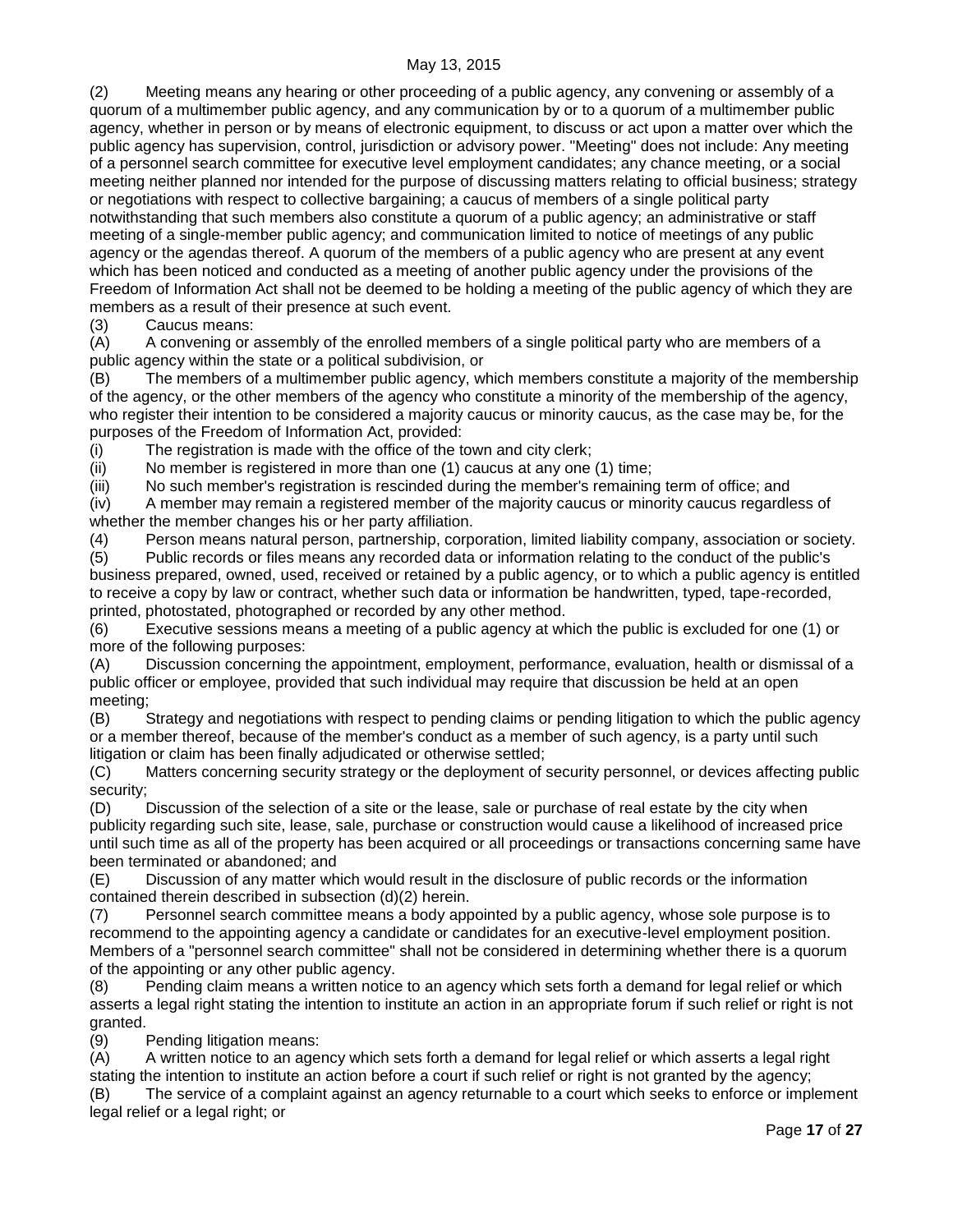(C) The agency's consideration of action to enforce or implement legal relief or a legal right.

(10) Governmental function means the administration or management of a program of a public agency, which program has been authorized by law to be administered or managed by a person, where:

(A) The person receives funding from the public agency for administering or managing the program;

(B) The public agency is involved in or regulates to a significant extent such person's administration or management of the program, whether or not such involvement or regulation is direct, pervasive, continuous or day-to-day; and

(C) The person participates in the formulation of governmental policies or decisions in connection with the administration or management of the program and such policies or decisions bind the public agency. "Governmental function" shall not include the mere provision of goods or services to a public agency without the delegated responsibility to administer or manage a program of a public agency.

(b) General.

(1) It is hereby declared that it is the policy of the City of New Britain:

(A) To fully comply with the requirements of the State of Connecticut Freedom of Information Act as set forth in sections 1-200 through 1-242 of the Connecticut General Statutes, and

(B) That the public and each member of the public shall have the right to access to public records, documents, meetings and public notice of meetings in accordance with this section and the State of Connecticut Freedom of Information Act as set forth in sections 1-200 through 1-242 of the Connecticut General Statutes.

(2) Every public agency of the City of New Britain, including every department, board, commission, or official of the City of New Britain and the common council and all of its committees shall faithfully comply with this section and the State of Connecticut Freedom of Information Act as set forth in sections 1-200 through 1- 242 of the Connecticut General Statutes.

(3) To the extent that any provision of this article conflicts with sections 1-200 through 1-242 of the Connecticut General Statutes, the Connecticut General Statutes shall prevail. However, to the extent that any provision of this article provides greater access but does not conflict with the Connecticut General Statutes, this section shall prevail.

(c) Access to meetings.

(1) The meetings of all public agencies, except executive sessions as defined herein, shall be open to the public. The votes of each member of any public agency upon any issue before such public agency shall be reduced to writing and made available for public inspection within forty-eight (48) hours and shall also be recorded in the minutes of the session at which taken, which minutes shall be available for public inspection within seven (7) days of the session to which they refer.

(2) The chairperson or secretary of any such public agency shall file, not later than January 31 of each year, with the town and city clerk the schedule of regular meetings of such public agency for the ensuing year, and no such meeting of any such public agency shall be held sooner than thirty (30) days after such schedule has been filed.

(3) The agenda of the regular meetings of every public agency shall be available to the public and shall be filed, not less than forty-eight (48) hours before the meetings to which they refer, in such agency's regular office or place of business, if there is such an office or place of business, and in the office of the town and city clerk. Upon the affirmative vote of two-thirds ( 2/3) of the members of a public agency present and voting, any subsequent business not included in such filed agendas may be considered and acted upon at such meetings.

(4) Notice of each special meeting of every public agency shall be given not less than twenty-four (24) hours' prior to the time of such meeting by filing a notice of the time and place thereof in the office of the town and city clerk. The clerk shall cause any notice received under this section to be posted in such clerk's office. Such notice shall be given not less than twenty-four (24) hours' prior to the time of the special meeting; provided in the case of emergency, any special meeting may be held without complying with the foregoing requirement for the filing of notice but a copy of the minutes of every such emergency special meeting adequately setting forth the nature of the emergency and the proceedings occurring at such meeting shall be filed with the town clerk not later than seventy-two (72) hours following the holding of said meeting. The notice shall specify the time and place of the special meeting and the business to be transacted. No other business shall be considered at such special meetings.

(5) No member of the public shall be required, as a condition to attendance at a meeting of any such body, to register the member's name, or furnish other information, or complete a questionnaire or otherwise fulfill any condition precedent to the member's attendance. However, any member of the public wishing to speak during public participation shall provide his/her name and address.

(6) A public agency may hold an executive session, as defined in (a)(3) of this section, only upon an affirmative vote of two-thirds ( 2/3) of the members of such body present and voting, taken at a public meeting and stating the reasons for such executive session, as defined in (a)(3) of this section.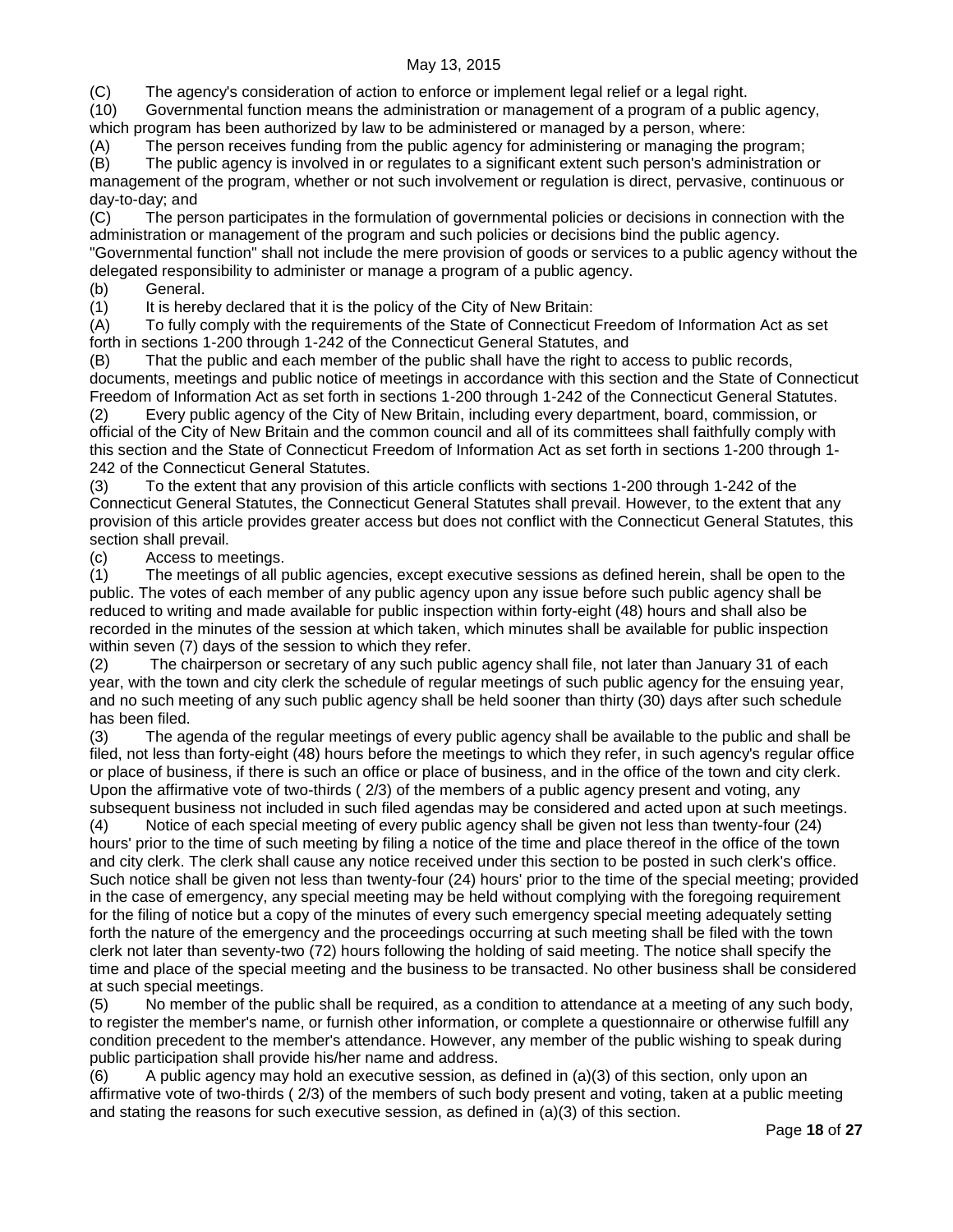(7) In determining the time within which or by when a notice, agenda, record of votes or minutes of a special meeting or an emergency special meeting are required to be filed under this section, Saturdays, Sundays, legal holidays and any day on which the office of the agency or the town and city clerk, as the case may be, is closed, shall be excluded.

(d) Access to public records--Exempt records.

(1) Except as otherwise provided by any federal law or state statute, all records maintained or kept on file by any public agency, whether or not such records are required by any law or by any rule or regulation, shall be public records and every person shall have the right to:

(A) Inspect such records promptly during regular office or business hours;

(B) Copy such records; or

(C) Receive a copy of such records.

Any agency rule or regulation, or part thereof, that conflicts with the provisions of this subsection or diminishes or curtails in any way the rights granted by this subsection shall be void. Each such agency shall keep and maintain all public records in its custody at its regular office or place of business in an accessible place and, if there is no such office or place of business, the public records pertaining to such agency shall be kept in the office of the town and city clerk. Any certified record hereunder attested as a true copy by the clerk, chief or deputy of such agency or by such other person designated or empowered by law to so act, shall be competent evidence in any court of this state of the facts contained therein. Each such agency shall make, keep and maintain a record of the proceedings of its meetings.

(2) Nothing in this section shall be construed to require disclosure of:

(A) Preliminary drafts or notes provided the public agency has determined that the public interest in withholding such documents clearly outweighs the public interest in disclosure;

(B) Personnel or medical files and similar files the disclosure of which would constitute an invasion of personal privacy;

(C) Records of law enforcement agencies not otherwise available to the public which records were compiled in connection with the detection or investigation of crime, if the disclosure of said records would not be in the public interest because it would result in the disclosure of:

1. The identity of informants not otherwise known or the identity of witnesses not otherwise known whose safety would be endangered or who would be subject to threat or intimidation if their identity was made known; 2. Signed statements of witnesses;

3. Information to be used in a prospective law enforcement action if prejudicial to such action;

4. Investigatory techniques not otherwise known to the general public;

5. Arrest records of a juvenile, which shall also include any investigatory files, concerning the arrest of such juvenile, compiled for law enforcement purposes;

6. The name and address of the victim of a sexual assault under sections 53a-70, 53a-70a, 53a-71, 53a-72a, 53a-72b or 53a-73a of the Connecticut General Statutes, or injury or risk of injury, or impairing of morals under section 53-21 of the Connecticut General Statutes, or of an attempt thereof, or (G) uncorroborated allegations subject to destruction pursuant to section 1-216 of the Connecticut General Statutes;

(D) Records pertaining to strategy and negotiations with respect to pending claims or pending litigation to which the public agency is a party until such litigation or claim has been finally adjudicated or otherwise settled;

(E) 1. Trade secrets, which for purposes of the Freedom of Information Act, are defined as information, including formulas, patterns, compilations, programs, devices, methods, techniques, processes, drawings, cost data, customer lists, film or television scripts or detailed production budgets that (i) derive independent economic value, actual or potential, from not being generally known to, and not being readily ascertainable by proper means by, other persons who can obtain economic value from their disclosure or use, and (ii) are the subject of efforts that are reasonable under the circumstances to maintain secrecy; and

2. Commercial or financial information given in confidence, not required by statute;<br>(F) Test questions, scoring keys and other examination data used to administer a lic Test questions, scoring keys and other examination data used to administer a licensing examination, examination for employment or academic examinations;

(G) The contents of real estate appraisals, engineering or feasibility estimates and evaluations made for or by an agency relative to the acquisition of property or to prospective public supply and construction contracts, until such time as all of the property has been acquired or all proceedings or transactions have been terminated or abandoned, provided the law of eminent domain shall not be affected by this provision;

(H) Statements of personal worth or personal financial data required by a licensing agency and filed by an applicant with such licensing agency to establish the applicant's personal qualification for the license, certificate or permit applied for;

(I) Records, reports and statements of strategy or negotiations with respect to collective bargaining;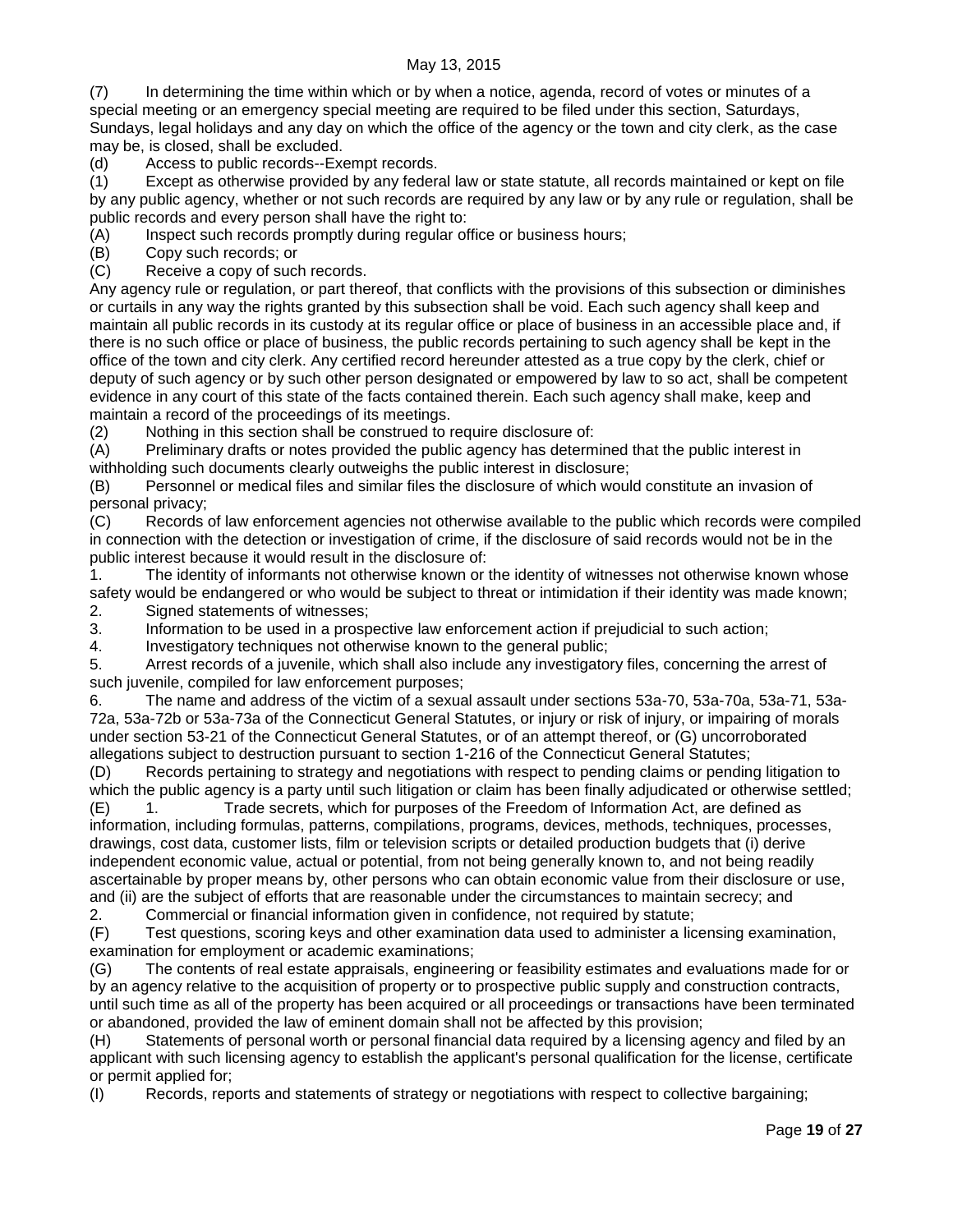(J) Records, tax returns, reports and statements exempted by federal law or state statutes or communications privileged by the attorney-client relationship;

(K) Names or addresses of students enrolled in any public school or college without the consent of each student whose name or address is to be disclosed who is eighteen (18) years of age or older and a parent or guardian of each such student who is younger than eighteen (18) years of age, provided this subdivision shall not be construed as prohibiting the disclosure of the names or addresses of students enrolled in any public school in a regional school district to the board of selectmen or town board of finance, as the case may be, of the town wherein the student resides for the purpose of verifying tuition payments made to such school;

(L) Any information obtained by the use of illegal means;

(M) Records of an investigation or the name of an employee providing information under the provisions of section 4-61dd of the Connecticut General Statutes;

(N) Adoption records and information provided for in sections 45a-746, 45a-750 and 45a-751 of the Connecticut General Statutes;

(O) Any page of a primary petition, nominating petition, referendum petition or petition for a town meeting submitted under any provision of the general statutes or of any special act, municipal charter or ordinance, until the required processing and certification of such page has been completed by the official or officials charged with such duty after which time disclosure of such page shall be required;

(P) Records of complaints, including information compiled in the investigation thereof, brought to a municipal health authority pursuant to chapter 368e of the Connecticut General Statutes or a district department of health pursuant to chapter 368f of the Connecticut General Statutes, until such time as the investigation is concluded or thirty (30) days from the date of receipt of the complaint, whichever occurs first;

(Q) Educational records which are not subject to disclosure under the Family Educational Rights and Privacy Act, 20 USC 1232g;

(R) Records of standards, procedures, processes, software and codes, not otherwise available to the public, the disclosure of which would compromise the security or integrity of an information technology system; (S) The residential, work or school address of any participant in the address confidentiality program established pursuant to sections 54-240 to 54-240o of the Connecticut General Statutes, inclusive;

(T) The name or address of any minor enrolled in any parks and recreation program administered or sponsored by any public agency;

(U) Responses to any request for proposals or bid solicitation issued by a public agency or any record or file made by a public agency in connection with the contract award process, until such contract is executed or negotiations for the award of such contract have ended, whichever occurs earlier, provided the chief executive officer of such public agency certifies that the public interest in the disclosure of such responses, record or file is outweighed by the public interest in the confidentiality of such responses, record or file.

(3) Notwithstanding the provisions of subdivisions (A) and (P) of subsection (2) of this section, disclosure shall be required of:

(A) Interagency or intra-agency memoranda or letters, advisory opinions, recommendations or any report comprising part of the process by which governmental decisions and policies are formulated, except disclosure shall not be required of a preliminary draft of a memorandum, prepared by a member of the staff of a public agency, which is subject to revision prior to submission to or discussion among the members of such agency;

(B) All records of investigation conducted with respect to any tenement house, lodging house or boarding house as defined in section 19a-355 of the Connecticut General Statutes, or any nursing home, residential care home or rest home, as defined in section 19a-490 of the Connecticut General Statutes, by any municipal building department or housing code inspection department, any local or district health department, or any other department charged with the enforcement of ordinances or laws regulating the erection, construction, alteration, maintenance, sanitation, ventilation or occupancy of such buildings; and

(C) The names of firms obtaining bid documents from any state agency.

(e) Copying and scanning of public records--Fees.

(1) Any person applying in writing shall receive, promptly upon request, a plain or certified copy of any public record. The public agency providing any such public record may charge a fee in accordance with section 1-212 of the Connecticut General Statutes, provided that the following exceptions shall apply:

(A) Except as otherwise provided by federal or state law, any member of the public shall not be required to pay a fee for copies of any public records or files up to twenty dollars (\$20.00) at a rate of fifty cents (.50) per page. Said member of the public shall be required to pay any fee over twenty dollars (\$20.00). For the purposes of this subdivision "request" shall be the copies of public records or files requested in a single day. Notwithstanding this section, if a particular type of public record is requested and copies provided by a city

Page **20** of **27** department to the public at a volume which exceeds a total of four hundred (400) pages within any thirty-day calendar period, then, that particular type of public record shall be deemed exempt and the city department shall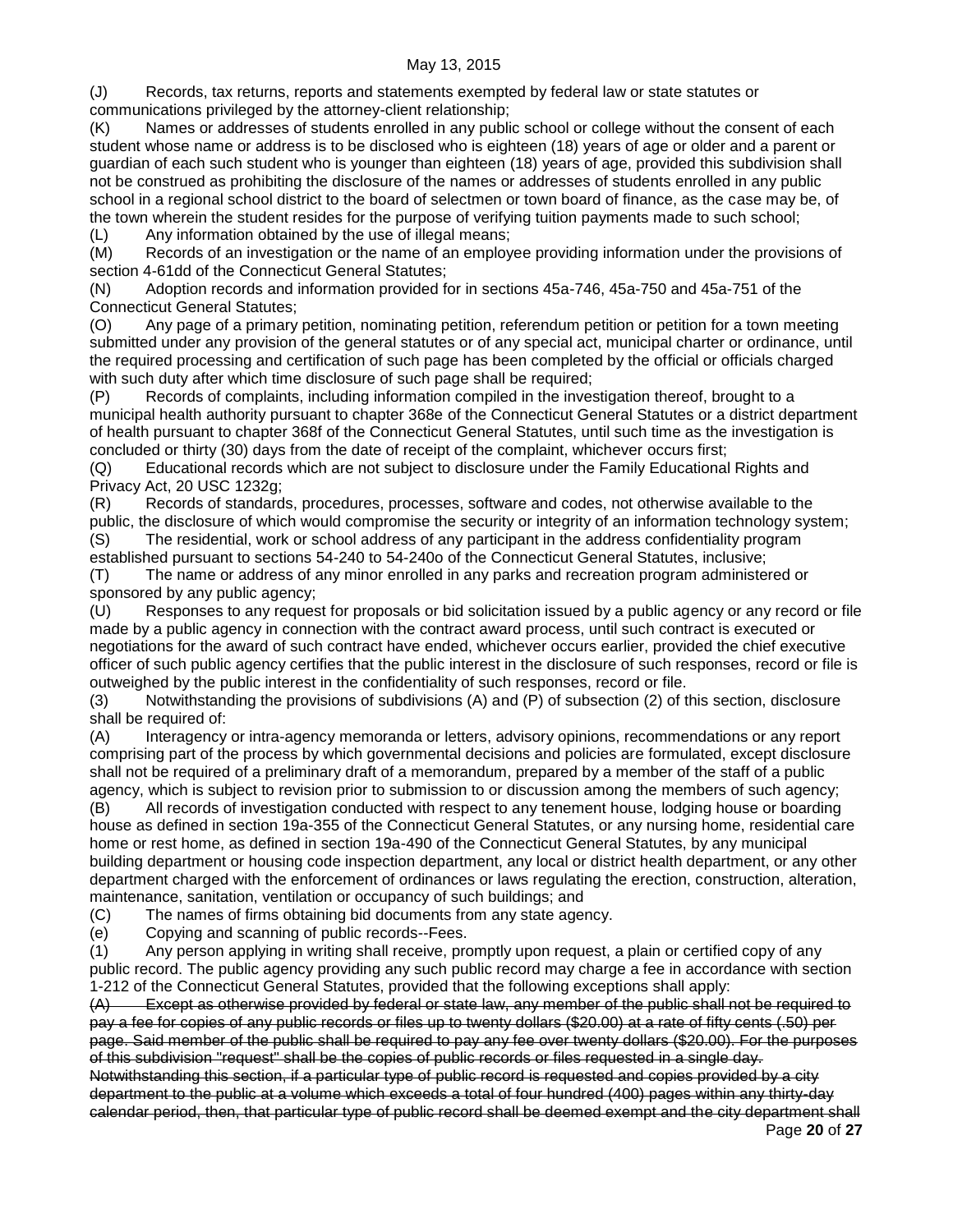then charge the rate of fifty cents (.50) per page for the production of any more copies of said type of public record at any time thereafter. In the event the above exemption procedure is implemented, the department head shall file a report at the next regular council meeting identifying the type of public record and a statement as to the volume of pages provided which invoked the exemption.

 $(B)(A)$  No person shall be charged a fee for receiving a single copy of the agenda of meeting of any public agency.

(B) For the purpose of evaluating a person's claim for waiver of fees on the basis of being an indigent individual pursuant to Sec. 1-212(d)(1) of the Connecticut General Statutes, the City of New Britain adopts Black's Law Dictionary, 5<sup>th</sup> Edition that "indigent" means: In a general sense, one who is needy, and poor, or one who has not sufficient property to furnish him or her a living nor anyone able to support him or her to whom he or she is entitled to look for support. Term commonly refers to one's financial ability, and ordinarily indicates one who is destitute of means of comfortable subsistence so as to be in want.

> Alderman Don Naples Alderman David DeFronzo

# **NEW RESOLUTIONS**

<span id="page-20-0"></span>3.) ITEM # SOLE SOURCE AUTHORIZATION. PURPOSE: CONTRACT WITH KT INTERNATIONAL, INC. NOT TO EXCEED \$22,000 FOR TECHNICAL ASSISTANCE FOR THE CONVERSION AND ARCHIVING OF THE POLICE RECORD SYSTEM AND THE PUBLIC SAFETY COMPUTER ASSISTED DISPATCH SYSTEM. S. BEILINSKI

Item # RE: Vendor change related to a sole source authorization for special data base conversion for computer assisted dispatch system and police records management applications for the Public Safety Telecommunications Center.

To Her Honor, the Mayor, and the Common Council of the City of New Britain: the undersigned beg leave to recommend the adoption of the following:

Whereas, two years ago, the Common Council authorized a sole source procurement for the conversion of the QED consolidated police records management system and computer assisted dispatch system; and

Whereas, the sole source vendor, Tactical Technologies of Newport, Rhode Island, has been unable to meets its commitments with regard to the records conversion; and

Whereas, the PSTC implemented a new computer assisted dispatch system, HEARTBEAT, on May 19, 2013;

Whereas, the PSTC will implement a new records management system (CT:CHIEF) in conjunction with the Capitol Region Council of Governments and the State of Connecticut Criminal Justice Information Systems in less than ninety days; and

Whereas, the software developer of both the HEARTBEAT and CT:CHIEF records management systems, KT International of East Hartford, CT now has experience in the conversion, deletion, and archiving of these QED records based on prior work for the City of Bridgeport; and

Whereas, these adjustments are necessary to assure compliance with records retention schedules mandated under regulations promulgated by the Public Records Administrator; and

Whereas, the complete funding for this work was provided by a service sharing grant from the State of Connecticut administered by the Capitol region Council of Governments; and

Whereas, the City does not have the technical resources to provide these services; Now, Therefore, Be It

Resolved, that the Purchasing Agent is hereby authorized to enter into a contract with KT International, Inc. to provide technical assistance to enable the conversion and archiving of the police records system and the public safety computer assisted dispatch system at a cost not to exceed \$22,000; and be it further

Resolved, that the funding for this procurement be charged to Account 291-213101-5352.

Alderwoman Suzanne Bielinski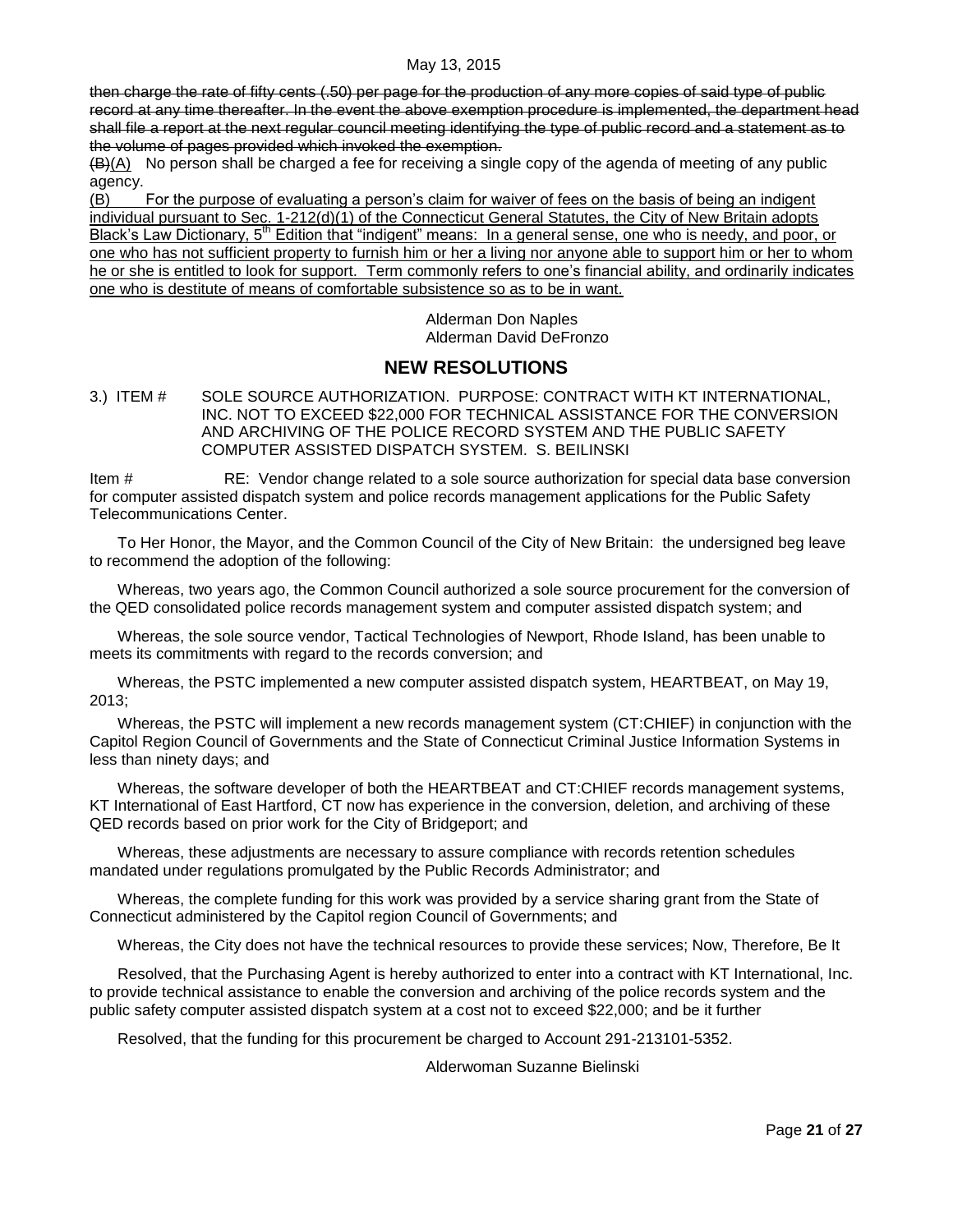## <span id="page-21-0"></span>4.) ITEM # SOLE SOURCE PROCUREMENT. PURPOSE: CONTRACT WITH THE CAPITOL REGION COUNCIL OF GOVERNMENTS FOR ANNUAL MAINTENANCE OF THE HEARTBEAT SYSTEM NOT TO EXCEED \$25,500. S. BIELINSKI

Item # RE: Authorization for the Purchasing Agent for a sole source procurement annual maintenance and support for the HEARTBEAT computer assisted dispatch public safety information systems.

To Her Honor, the Mayor, and the Common Council of the City of New Britain: the undersigned beg leave to recommend the adoption of the following:

Whereas, the PSTC implemented a new computer assisted dispatch system, HEARTBEAT, on May 19, 2013; and

Whereas, the system software developer, KT International, Inc., entered in to a master contract agreement with the Capitol Region Council of Governments for maintenance of the application and development of other applications; and

Whereas, the original agreement required annual maintenance fees in the amount of \$44,500 for each of the three originating cities (New Britain, Hartford, and Bridgeport); and

Whereas, additional communities (Newington, Enfield, South Windsor, Wethersfield, Plainville, East Hartford) have signed on to use this same software with maintenance costs proportional to the number of public safety services served and the number of users; and

Whereas, the PSTC Director, in conjunction with the CRCOG, successfully requested vendor concessions on the cost of maintenance to the three originating cities; and

Whereas, the annual maintenance price has been revised to \$25,500. This amount covers the complete and current fiscal year; and Now, Therefore, Be It

Resolved, that the Purchasing Agent is hereby authorized to enter into an agreement with the Capitol Region Council of Governments for annual maintenance of the HEARTBEAT system for a period of three years consistent with the master contract agreement with KT International, Inc. at an annual cost not to exceed \$25,500.

### Alderwoman Suzanne Bielinski

<span id="page-21-1"></span>5.) ITEM # BUDGET AMENDMENT. PURPOSE: INCREASE STREETSCAPE IMPROVEMENT APPROPRIATION FOR DOWNTWON STREETSCAPE PHASE III PROJECT. C. CARLOZZI, JR., E. MAGNUSZEWSKI, D. NAPLES, E. SANCHEZ

Item # RE: Increase Streetscape Improvement Appropriation for Downtown Streetscape Phase III Project

To Her Honor, the Mayor, and the Common Council of the City of New Britain: the undersigned beg leave to recommend the adoption of the following:

Where As, the City of New Britain has been selected to receive Federal Grant Funds under the Transportation Community and System Preservation Program and the Surface Transportation Urban Program up to a maximum amount of reimbursement totaling \$3,122,800 for the Downtown Streetscape Phase III Project, Bid No. 3762, State Project 88-183, as approved in a Report to Council on February 25, 2015;

Where As, the project is located on municipally owned roads and partially on a state owned road, construction inspection will be performed in-house and the construction phase will utilize the allotted Federal Funding, supplemented with funds from the existing authorization within the Streetscape Improvement bond;

Therefore, Be It Resolved, that a budget amendment and appropriation within the Streetscape Improvement Capital Project Fund be made as follows:

| Increase Expenditures: |                               |             |
|------------------------|-------------------------------|-------------|
| 0083238401-5454        | <b>Construction Contracts</b> | \$3,122,800 |
| Increase Revenues:     |                               |             |
| 0083238400-4223        | <b>Federal Grants</b>         | \$3,122,800 |

Alderman Carlo Carlozzi, Jr. Alderwoman Eva Magnuszewski Alderman Don Naples Alderman Emmanuel Sanchez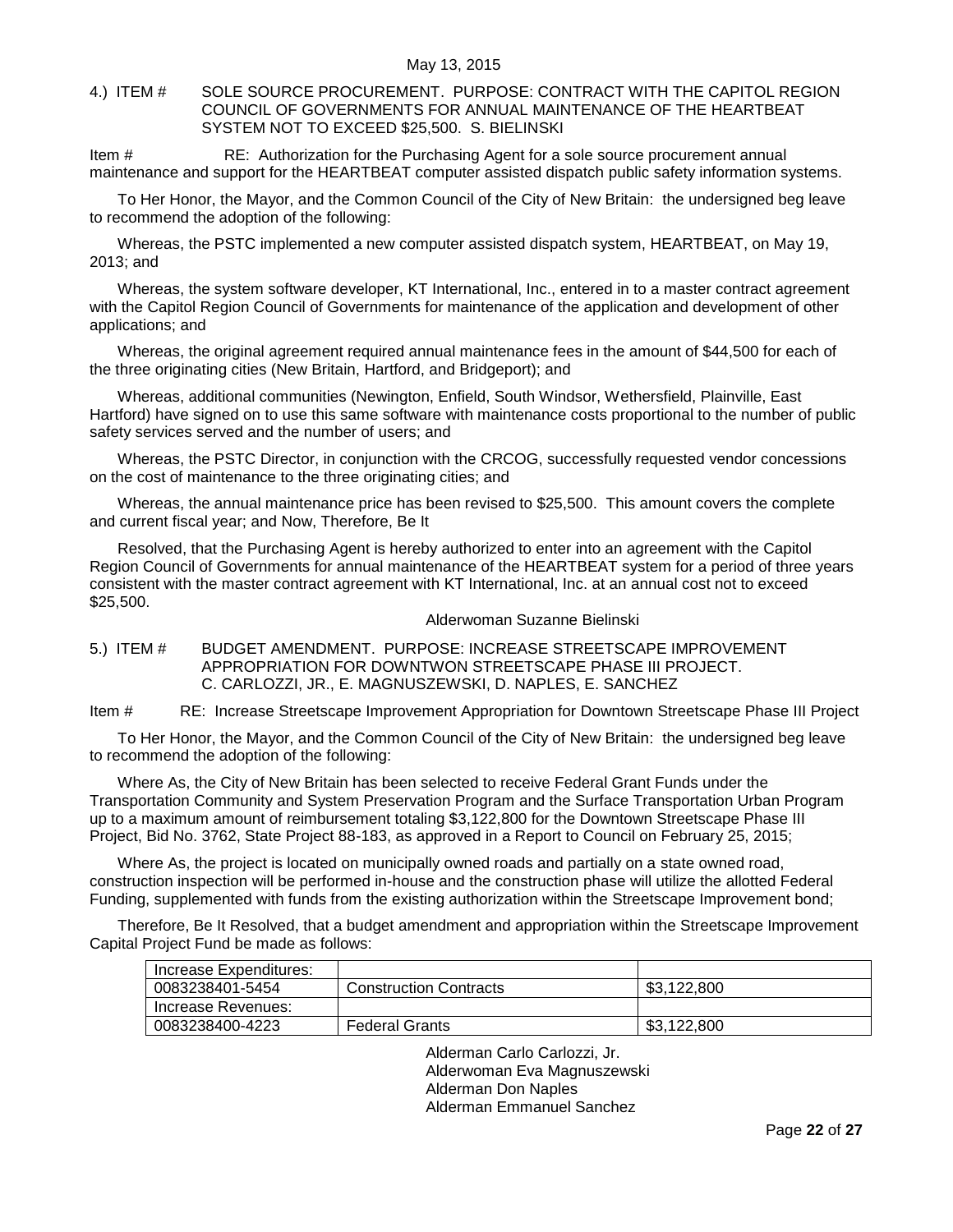## <span id="page-22-0"></span>6.) ITEM # BUDGET AMENDMENT. PURPOSE: INCREASE STREET INFRASTRUCTURE APPROPRIATION FOR ALLEN STREET RECONSTRUCTION PHASE 1 PROJECT. C. CARLOZZI, JR., E. MAGNUSZEWSKI, D. NAPLES, E. SANCHEZ

Item # RE: Increase Street Infrastructure Appropriation for Allen Street Reconstruction Phase I Project

To Her Honor, the Mayor, and the Common Council of the City of New Britain: the undersigned beg leave to recommend the adoption of the following:

Whereas, the City of New Britain has been selected to receive State Funds under the Local Transportation Capital Improvement Program (LOTCIP) which has a 100 percent State Participation ratio up to the established participation cap of \$1,600,000 for construction costs of the Reconstruction of Allen Street Phase I Project, Bid 3760; and

Whereas, the project is located on a municipally owned road, construction inspection will be performed inhouse and the construction phase will utilize the allotted State Funding, supplemented with funds from the existing authorization within the Street Infrastructure bond; and

Therefore, Be It Resolved, that a budget amendment and appropriation within the Street Infrastructure Capital Project Fund be made as follows:

| Increase Expenditures: |                               |             |
|------------------------|-------------------------------|-------------|
| 0082950307-5454        | <b>Construction Contracts</b> | \$1,600,000 |
|                        |                               |             |
| Increase Revenues:     |                               |             |
| 0082950300-4222        | State of Connecticut          | \$1,600,000 |

Alderman Carlo Carlozzi, Jr. Alderwoman Eva Magnuszewski Alderman Don Naples Alderman Emmanuel Sanchez

## <span id="page-22-1"></span>7.) ITEM # BUDGET AMENDMENT – FIRE DEPT. PURPOSE: CT FAIR PLAN FIRE PREVENTION GRANT FOR PURCHASE OF DIGITAL CAMERA FOR THE FIRE MARSHAL'S OFFICE. S. BIELINSKI, J. GIANTONIO

Item # RE: Fire Department Budget Amendment

To Her Honor, the Mayor, and the Common Council of the City of New Britain: the undersigned beg leave to recommend the adoption of the following:

Whereas, the New Britain Fire Department has applied for a fire prevention grant from the CT Fair Plan; and

Whereas, the New Britain Fire Department has requested funding to purchase a digital camera for the Fire Marshal's Office; and

Whereas, the New Britain Fire Department has been awarded a total of \$500 for this purpose and is on a reimbursement basis; and

Now, Therefore, Be it Resolved, that a budget amendment within the Fire Department Grants Special Revenue Fund be made as follows:

| Revenue:       |                                   |       |
|----------------|-----------------------------------|-------|
| 226212111-4232 | <b>Grants &amp; Contributions</b> | \$500 |
| Expenditures:  |                                   |       |
| 226212111-5740 | Other Misc. Equipment             | \$500 |

Alderwoman Suzanne Bielinski Alderman Jamie Giantonio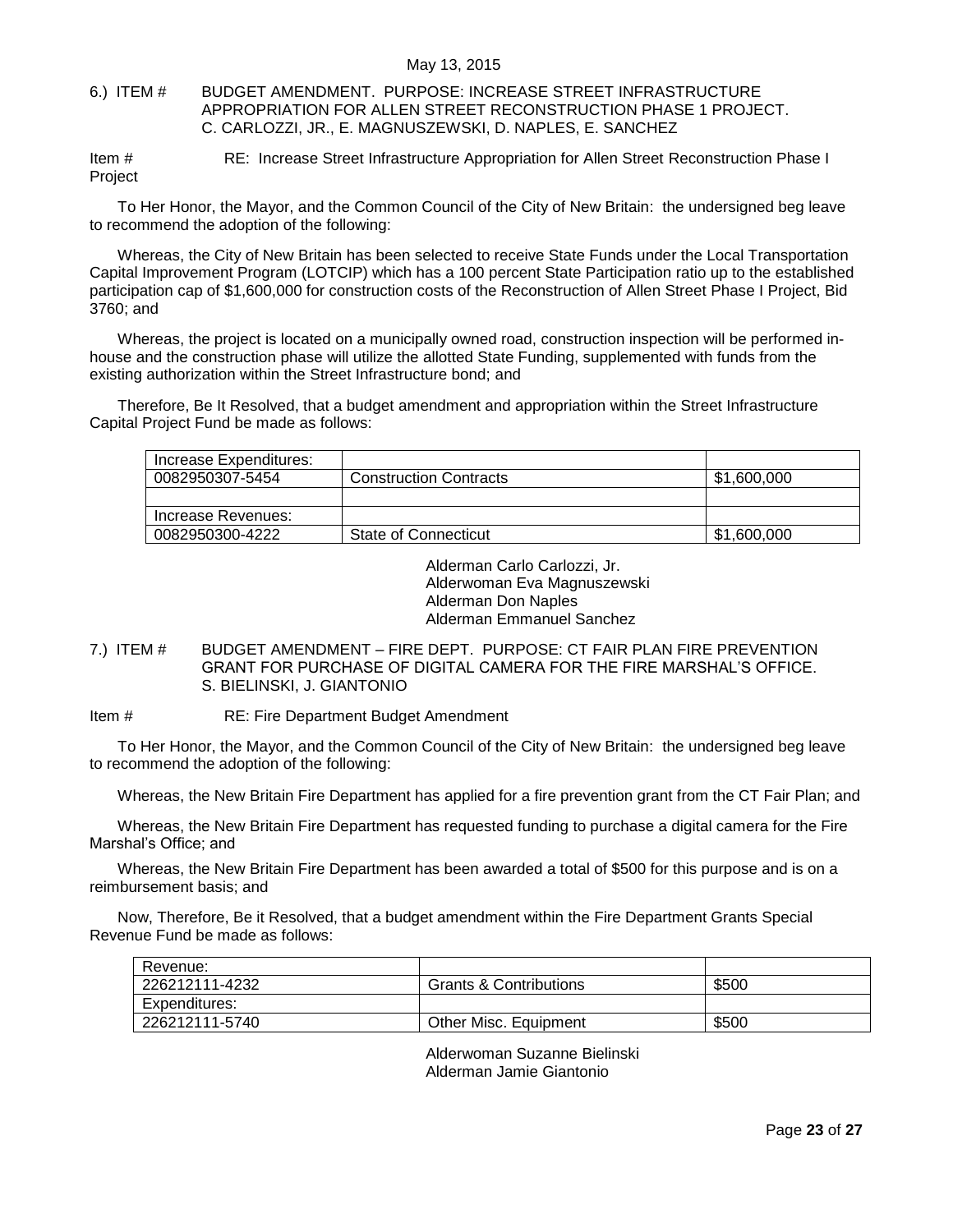## <span id="page-23-0"></span>8.) ITEM # PROPOSED AMENDMENT TO THE CODE OF ORDINANCES. PURPOSE: PROPOSED AMENDMENT TO THE CODE OF ETHICS OF THE CITY OF NEW BRITAIN. J. GIANTONIO, D. SALERNO

Item  $\#$  RE:

To Her Honor, the Mayor, and the Common Council of the City of New Britain: the undersigned beg leave to recommend the adoption of the following:

Resolution Summary: INTENT AND PURPOSE:

To revise certain sections of the Code of Ordinances pertaining to the Code of Ethics, including mandatory distribution of the Code to all City officers and employees.

BE IT ORDAINED BY THE COMMON COUNCIL OF THE CITY OF NEW BRITAIN that the following Sections of ARTICLE VI DIVISION I of Chapter 2 entitled "Code of Ethics" of the Code of Ordinances City of New Britain be amended as follows: (inserted text appears in underline; deleted text appears in strikethrough; new sections begin with the word [new]):

Sec. 2-446. Title and purpose.

This section shall be known and referred to as the "Code of Ethics of the City of New Britain."

The purpose of this Code of Ethics is to establish and maintain high standards of honesty, integrity, and impartiality for the mayor and for all elected and appointed officials in the City of New Britain. The proper operation of the City government requires that public officers, officials and employees be independent, impartial and responsible to the people, that governmental decisions and policies be made in the proper channels of the governmental structure, that public office and employment not be used for personal gain and that the public has confidence in the integrity of its government. Public office is public trust. The trust of the public is essential for government to function effectively. Public policy developed by government officials and employees affects every citizen of the City of New Britain and must be based on honesty and fair decisions. The purpose of this code is to set forth standards of ethical conduct; to assist public officials and employees in establishing guidelines for their conduct; and to develop and maintain a tradition of responsible and effective public service.

### Sec. 2-447. Definitions.

The following terms when used in this article, shall have the following meanings, unless the context otherwise requires.

Candidate for public office means any individual who has filed a declaration of candidacy or a petition to appear on the ballot for election as a public official of the city or who has raised or expended money in furtherance of such candidacy, or who has been nominated for appointment to serve as a public official of the city.

City agency means and includes the common council, the board of education and all other agencies, boards, committees, commissions, departments and offices of the city.

Business with which he is associated means any business in which the official or employee or member of his immediate family is a director, officer, owner, limited or general partner, or holder of stock constituting five (5) per cent or more of the total outstanding stock of any class. "Officer" refers only to the president, executive or senior vice-president, secretary or treasurer of such business.

Gift means a payment, subscription, advance, forbearance, rendering of services, deposit of money, or anything of value unless consideration of equal or greater value is received. "Gift" shall not include a political contribution otherwise reported as required by law; services provided without compensation by persons volunteering their time; a commercially reasonable loan made on terms not more favorable than loans made in the ordinary course of business; a gift received from an individual's spouse or the parent, brother or sister of such spouse or such individual, or the child or spouse of such child; or food or beverage or both, consumed on a single occasion, the cost of which is less than twenty-five dollars (\$25.00) per person.

Immediate family means: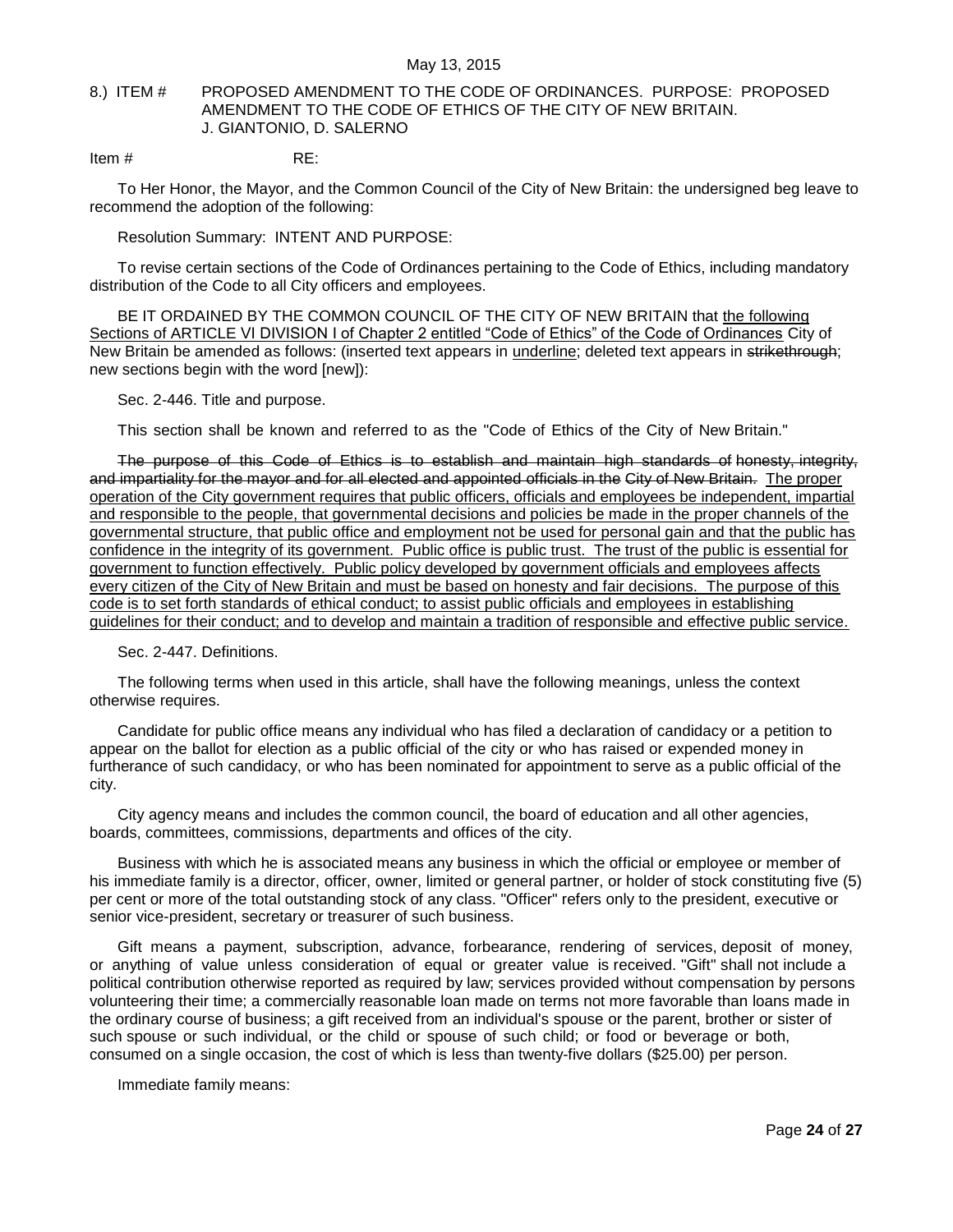means any spouse, dependent children, parent (birth or adoptive), or dependent relatives who reside in the individual's household.

- (1) The individual's spouse or partner; or
- (2) The individual's parent, brother, sister, nephew or niece or the parent, brother, sister, nephew or niece of the individual's spouse or partner; or
- (3) The individual's child, or that child's spouse, partner or dependent relative who resides in the individual's household.

Individual means a natural person.

Official or employee means any official, employee, agent, consultant or member, elected or appointed to, or retained by any city agency, whether paid or unpaid, whether permanent, temporary or provisional.

Person means a business, individual, corporation, union association, firm, partnership, committee, club or other organization or group of persons.

### Private Interest

## Includes an interest arising from a blood or marriage relationship or close business association.

Political contribution has the same meaning as in general statutes section 9-333b.

Sec. 2-448. Purpose of the Code of Ethics.

(a) Every officer, official and employee shall avoid the participation in a private interest or relationship, which conflicts with his/her public duty and shall avoid any conduct, impropriety or the appearance of impropriety or actions in any matter in which his/her participation would tend to undermine public confidence.

(b) Only an action by an officer, official or employee in violation of the provisions set forth in section 2-449 shall constitute a violation of the Code of Ethics.

[NEW] Sec. 2-454. Education and training; distribution of Code of Ethics.

The Town Clerk shall cause a copy of this Code of Ethics, and of any Amendments or revisions thereto, to be distributed to every City officer, official and employee within thirty (30) days of employment and for elected officials by November 30<sup>th</sup> after each election. Each City officer, official and employee shall be furnished an upto-date copy of this Code of Ethics before entering upon the duties of his or her office or employment. A signed copy of the Agreement to comply with the New Britain Code of Ethics shall be filed with the Town Clerk within thirty (30) days after receipt of the Code of Ethics.

Every two years, the Board of Ethics will provide training and/or written updates on this code to City officers, officials and employees. Training shall include updates of new state laws on ethics and any amendments to this code. A signed copy of the Agreement to Comply with the New Britain Code of Ethics shall be filed with the Town Clerk within thirty (30) days after receipt of the Code of Ethics.

> Alderman Jamie Giantonio Alderman Daniel Salerno

<span id="page-24-0"></span>9.) ITEM # 2015 NEIGHBORHOOD ASSISTANCE ACT PROGRAM. PURPOSE: SUBMIT APPROVED PROPOSAL TO THE STATE OF CONNECTICUT DEPARTMENT OF REVENUE SERVICES. C. CARLOZZI, JR., J. GIANTONIO, E. SANCHEZ

### Item # RE: 2015 NEIGHBORHOOD ASSISTANCE ACT PROGRAM

To Her Honor, the Mayor, and the Common Council of the City of New Britain: the undersigned beg leave to recommend the adoption of the following:

WHEREAS, under authorization of Chapter 228a of the Connecticut Statutes, the Neighborhood Assistance Act provides tax credits for business firms that contribute financially to community programs that have received both municipal and State of Connecticut Department of Revenue Services approval; and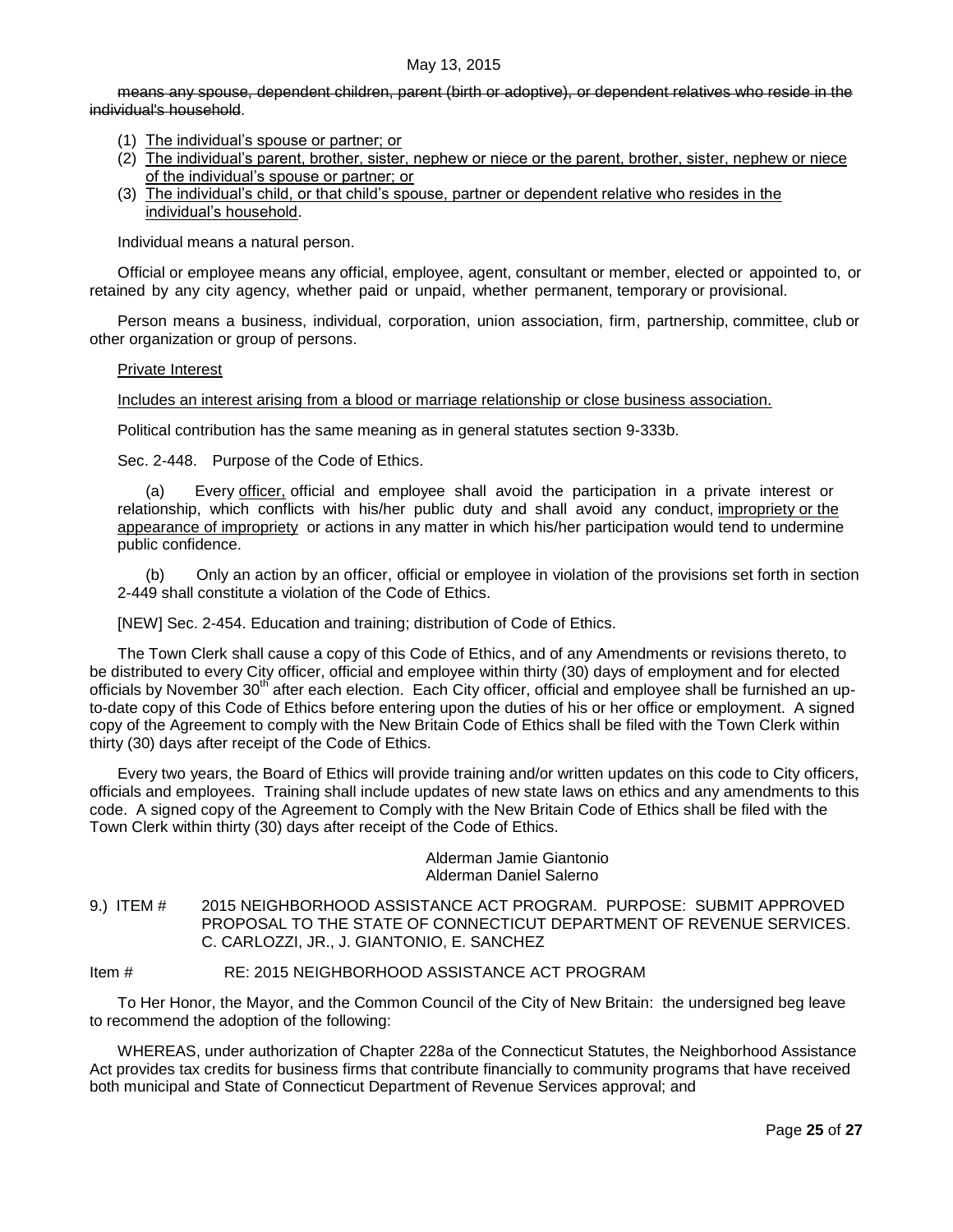WHEREAS, any municipality wanting to obtain benefits under the provisions of this Act must hold a Public Hearing and submit to the State of Connecticut Department of Revenue Services a list of community programs, approved by the local legislative body, which are eligible for investment by business firms; and

WHEREAS, a Public Hearing of the Common Council of the City of New Britain was held on April 23, 2015, on the subject of the Neighborhood Assistance Act Program; and

NOW, THEREFORE, BE IT RESOLVED, that the Common Council of the City of New Britain hereby approves the Neighborhood Assistance Act Program 2015 Program List; and

BE IT FURTHER RESOLVED, that the Common Council authorizes the Mayor to submit the approved program proposals to the State of Connecticut Department of Revenue Services and to administer the Neighborhood Assistance Act Program in accordance with the statutory requirements.

> Alderman Carlo Carlozzi, Jr. Alderman Jamie Giantonio Alderman Emmanuel Sanchez

<span id="page-25-0"></span>10.) ITEM # 2015-2019 CONSOLIDATED PLAN FOR HUD PROGRAMS AND 2015 ANNUAL CONSOLIDATED PLAN FOR HUD PROGRAMS. J. GIANTONIO, E. SANCHEZ

Item # RE: CONSOLIDATED PLAN FOR HUD PROGRAMS

To Her Honor, the Mayor, and the Common Council of the City of New Britain: the undersigned beg leave to recommend the adoption of the following:

WHEREAS, as required by the U. S. Department of Housing and Urban Development (HUD), the Consolidated Plan is a planning and application document that must be prepared by cities every five years and contain a needs assessment and strategic plan to pursue the HUD goals of developing viable communities, providing decent housing and suitable living environments, and to expand economic opportunities principally for low-and moderate-income persons; and

WHEREAS, in order to receive Fiscal Year 2015 funds from HUD under the Community Development Block Grant and HOME Program, the City of New Britain is required to prepare an Annual Plan that is consistent with the 2015-2019 Consolidated Plan for HUD Programs; and

WHEREAS, a Public Hearing of the Common Council HUD Grants Committee was held on April 23, 2015, in order to obtain the views of citizens on housing and community development needs and priorities and to provide citizens an opportunity to comment on the Proposed 2015-2019 Consolidated Plan and 2015 Annual Plan; and

WHEREAS, the Common Council HUD Grants Committee has reviewed requests for funding consideration under the Community Development Block Grant and HOME Program; and

WHEREAS, also during Fiscal Year 2015, the City anticipates receiving CDBG-generated income of \$35,000 through the Neighborhood Preservation Program and \$66,000 through the Business Assistance Program, and HOME program income of \$5,976 through the HOME Rehabilitation Program and \$132,000 through the Homeownership Program which will be used to support new projects under these programs; and

NOW, THEREFORE, BE IT RESOLVED, that the Common Council of the City of New Britain Grants Committee hereby adopts the 2015-2019 Consolidated Plan for HUD Programs and the 2015 Annual Consolidated Plan for HUD Programs; and

BE IT FURTHER RESOLVED, that the Mayor is hereby authorized to submit to the U. S. Department of Housing & Urban Development the 2015-2019 Consolidated Plan for HUD Programs and the 2015 Annual Consolidated Plan for HUD Programs, including certifications and descriptions as required by HUD, said submission to serve as the City's application for CDBG and HOME Program funds and to execute any agreements, revisions, rescissions or amendments thereto, as necessary for the City's receipt of CDBG and HOME funds.

Alderman Jamie Giantonio Alderman Emmanuel Sanchez